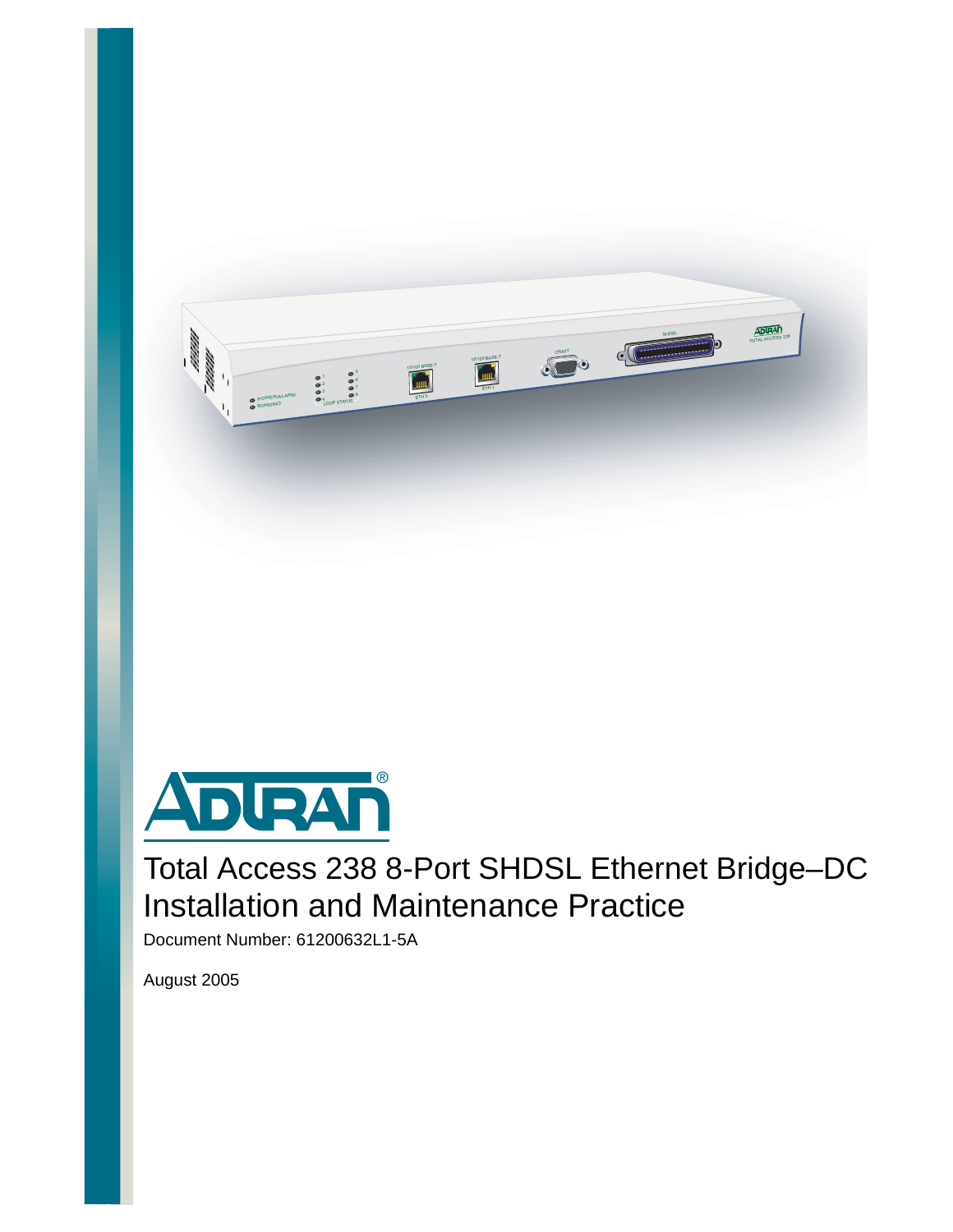### **Trademarks**

Any brand names and product names included in this manual are trademarks, registered trademarks, or trade names of their respective holders.

### To the Holder of the Manual

The contents of this publication are current as of the date of publication. ADTRAN® reserves the right to change the contents without prior notice.

In no event will ADTRAN be liable for any special, incidental, or consequential damages or for commercial losses even if ADTRAN has been advised thereof as a result of issue of this publication.



901 Explorer Boulevard P.O. Box 140000 Huntsville, AL 35814-4000 (256) 963-8000

©2005 ADTRAN, Inc. All Rights Reserved.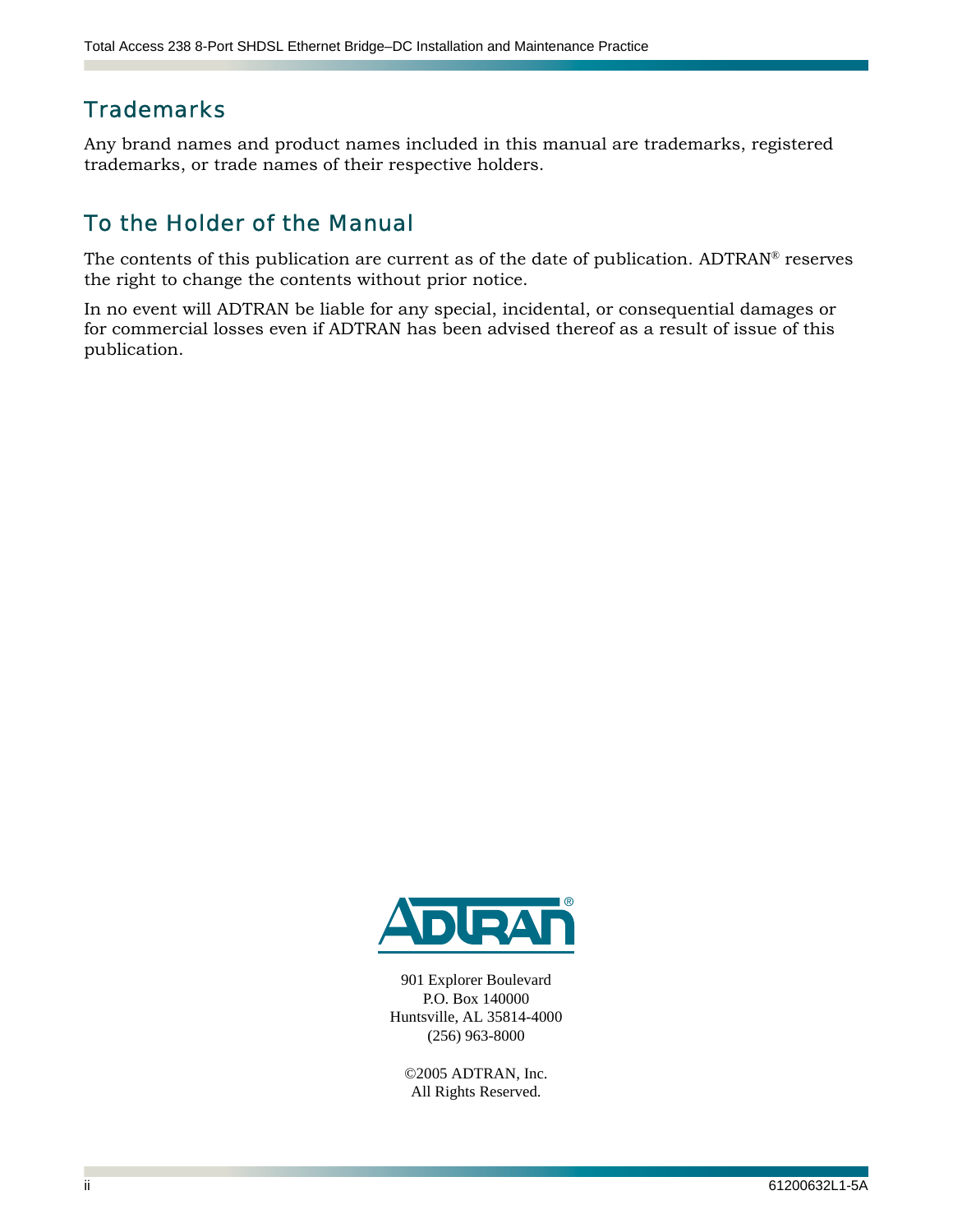### Revision History

| <b>Revision</b> | <b>Date</b> | Description     |
|-----------------|-------------|-----------------|
| A               | August 2005 | Initial release |

### **Conventions**

The following typographical conventions are used in this document:

This font indicates a cross-reference link. First-time references to tables and figures are shown in **this font**.

This font indicates screen menus, fields, and parameters.

THIS FONT indicates keyboard keys (ENTER, ESC, ALT). Keys that are to be pressed simultaneously are shown with a plus sign (ALT+X indicates that the ALT key and X key should be pressed at the same time).

*This font* indicates references to other documentation and is also used for emphasis.

This font indicates on-screen messages and prompts.

This font indicates text to be typed exactly as shown.

**This font** indicates silkscreen labels or other system label items.

**This font** is used for strong emphasis.

#### **NOTE**

Notes inform the user of additional but essential information or features.

### **CAUTION**

Cautions inform the user of potential damage, malfunction, or disruption to equipment, software, or environment.

### WARNING

Warnings inform the user of potential bodily pain, injury, or death.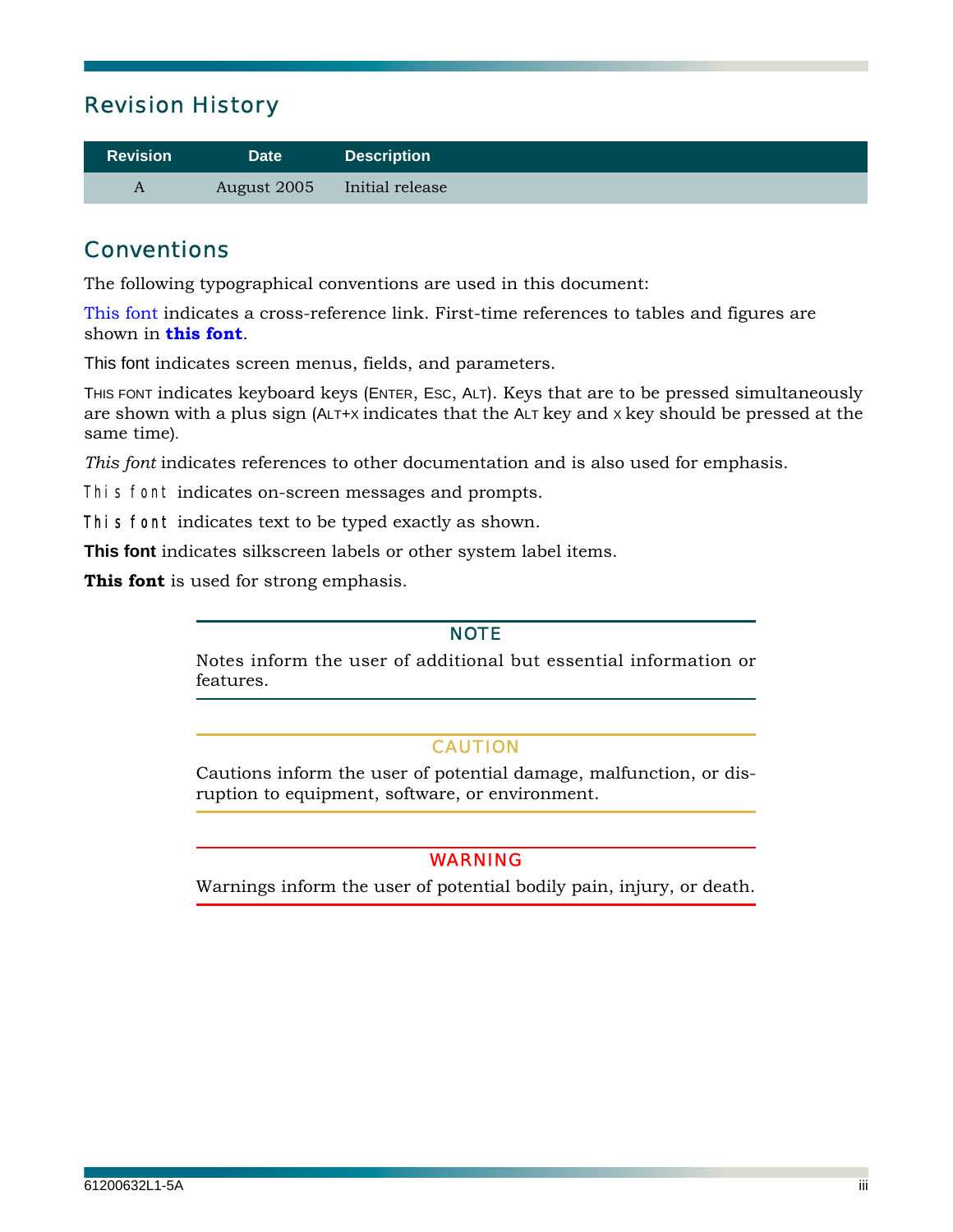### **Training**

ADTRAN offers training courses on our products. These courses include overviews on product features and functions while covering applications of ADTRAN's product lines. ADTRAN provides a variety of training options, including customized training and courses taught at our facilities or at customer sites.

For inquiries concerning training, contact ADTRAN:

| <b>Training Phone:</b> | 800-615-1176, ext. 7500 |
|------------------------|-------------------------|
| Training Fax:          | 256-963-6700            |
| Training Email:        | training@adtran.com     |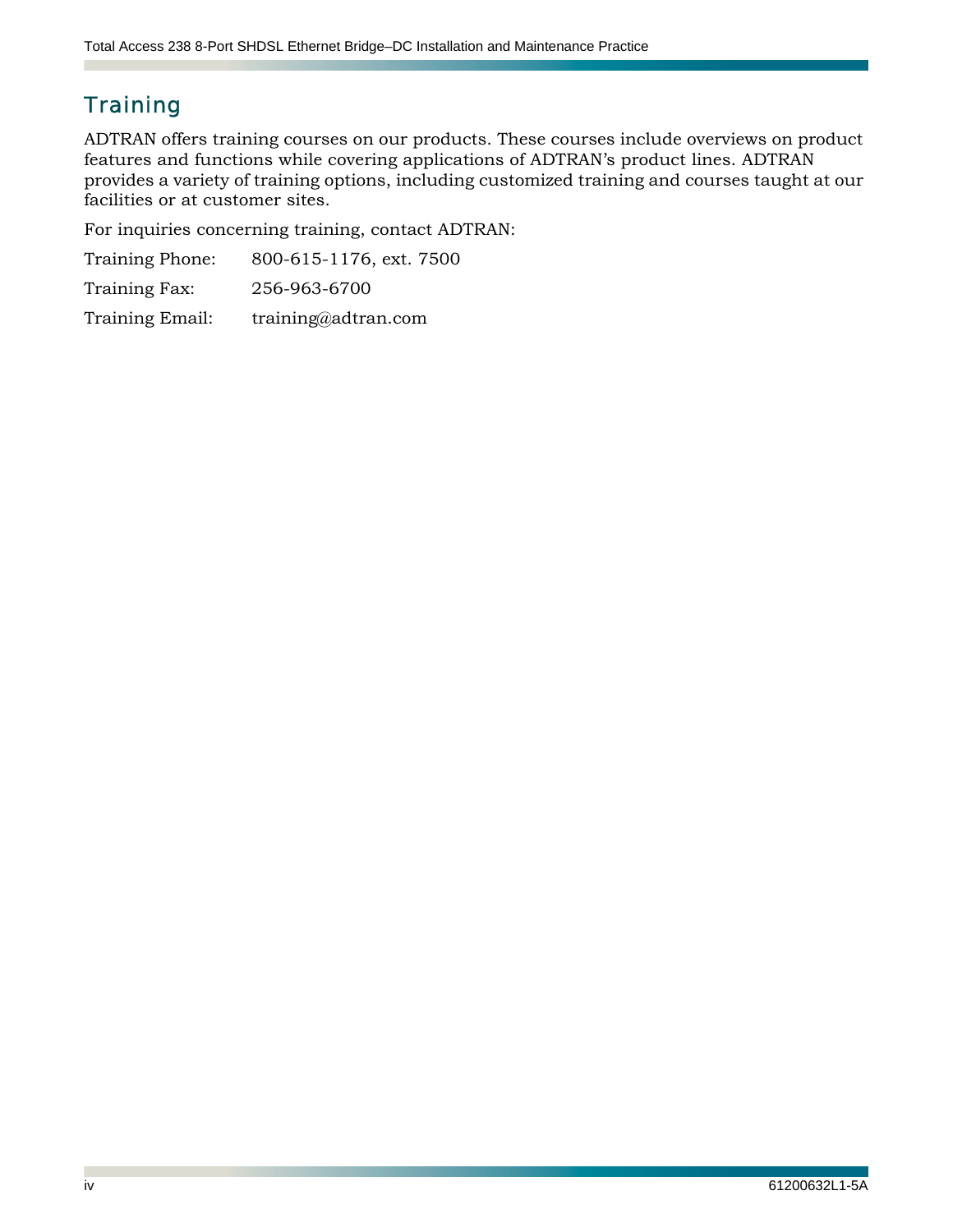# **Contents**

| CLI Command Primer (and according to the community of the community of the community of the community of the c |  |
|----------------------------------------------------------------------------------------------------------------|--|
|                                                                                                                |  |
|                                                                                                                |  |

### **Appendix A**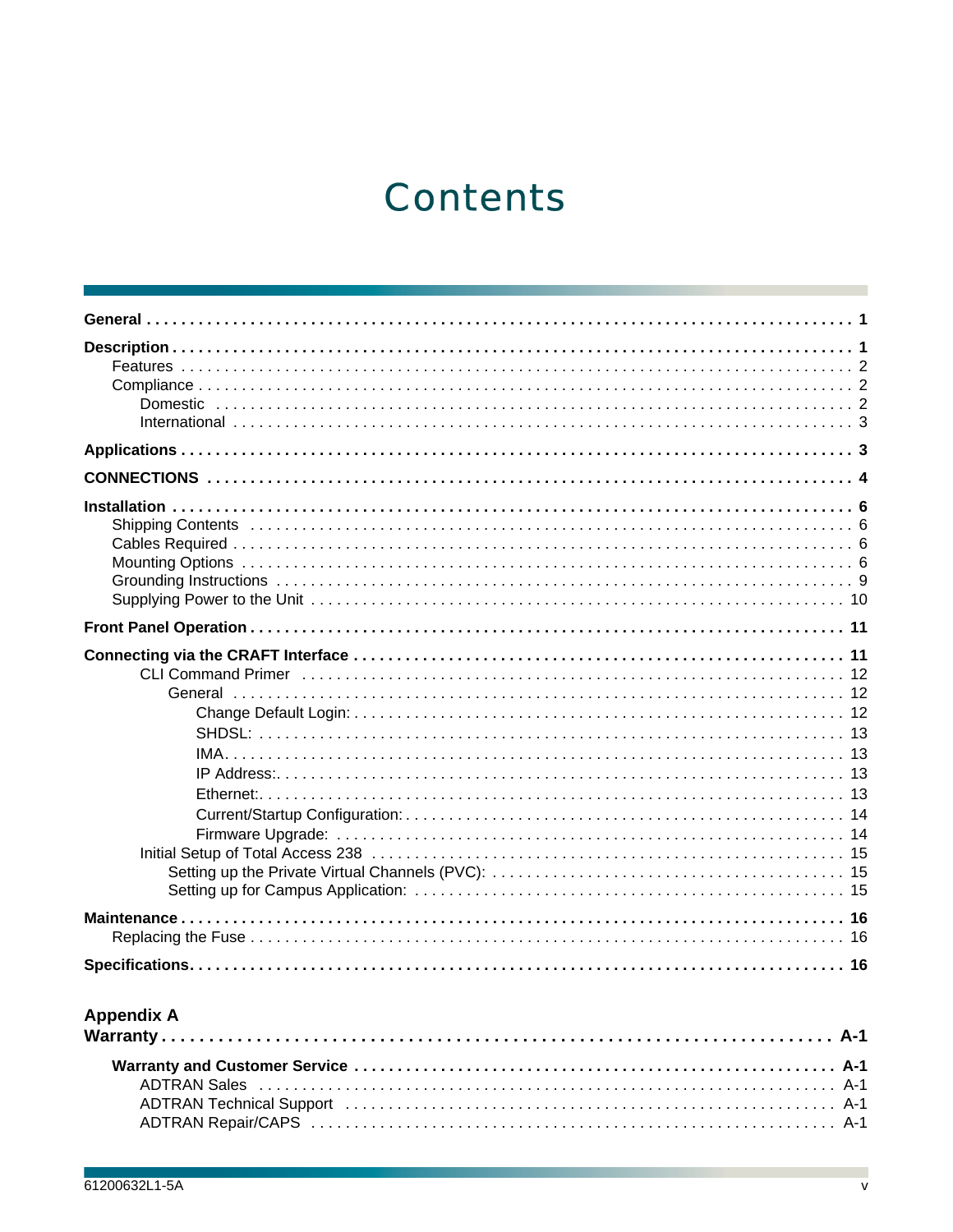|--|--|--|--|--|--|--|--|--|--|

п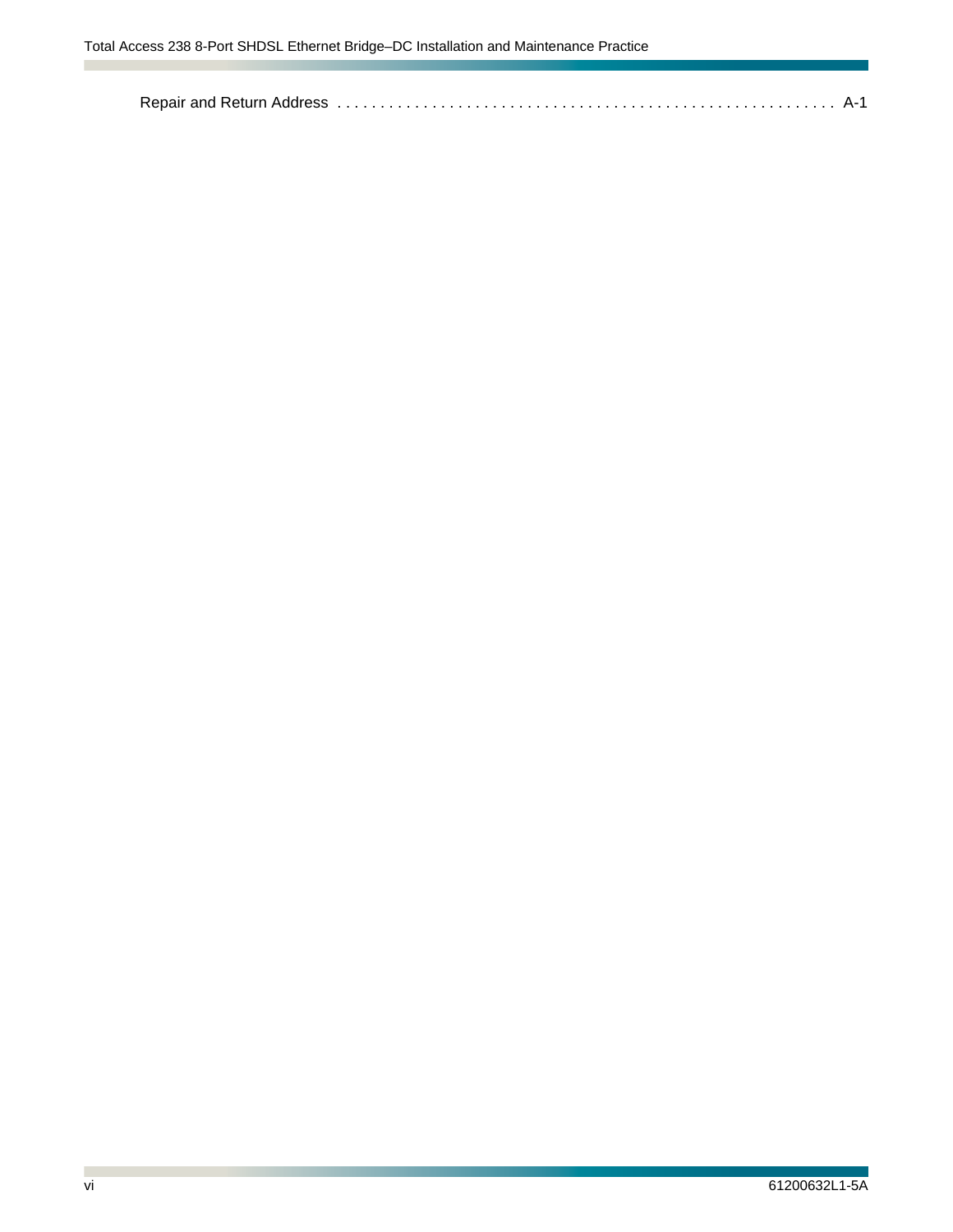## **Figures**

| Figure 1. |  |
|-----------|--|
| Figure 2. |  |
| Figure 3. |  |
| Figure 4. |  |
| Figure 5. |  |
| Figure 6. |  |
| Figure 7. |  |
| Figure 8. |  |
| Figure 9. |  |

### **Tables**

| Table 1.  |                                                                                                                                     |  |
|-----------|-------------------------------------------------------------------------------------------------------------------------------------|--|
| Table 2.  |                                                                                                                                     |  |
| Table 3.  |                                                                                                                                     |  |
| Table 4.  |                                                                                                                                     |  |
| Table 5.  |                                                                                                                                     |  |
| Table 6.  |                                                                                                                                     |  |
| Table 7.  |                                                                                                                                     |  |
| Table 8.  |                                                                                                                                     |  |
| Table 9.  |                                                                                                                                     |  |
| Table 10. |                                                                                                                                     |  |
| Table 11. | Total Access 238 Specifications (and account contract of the Access 238 Specifications (and account contract of the Model Access 17 |  |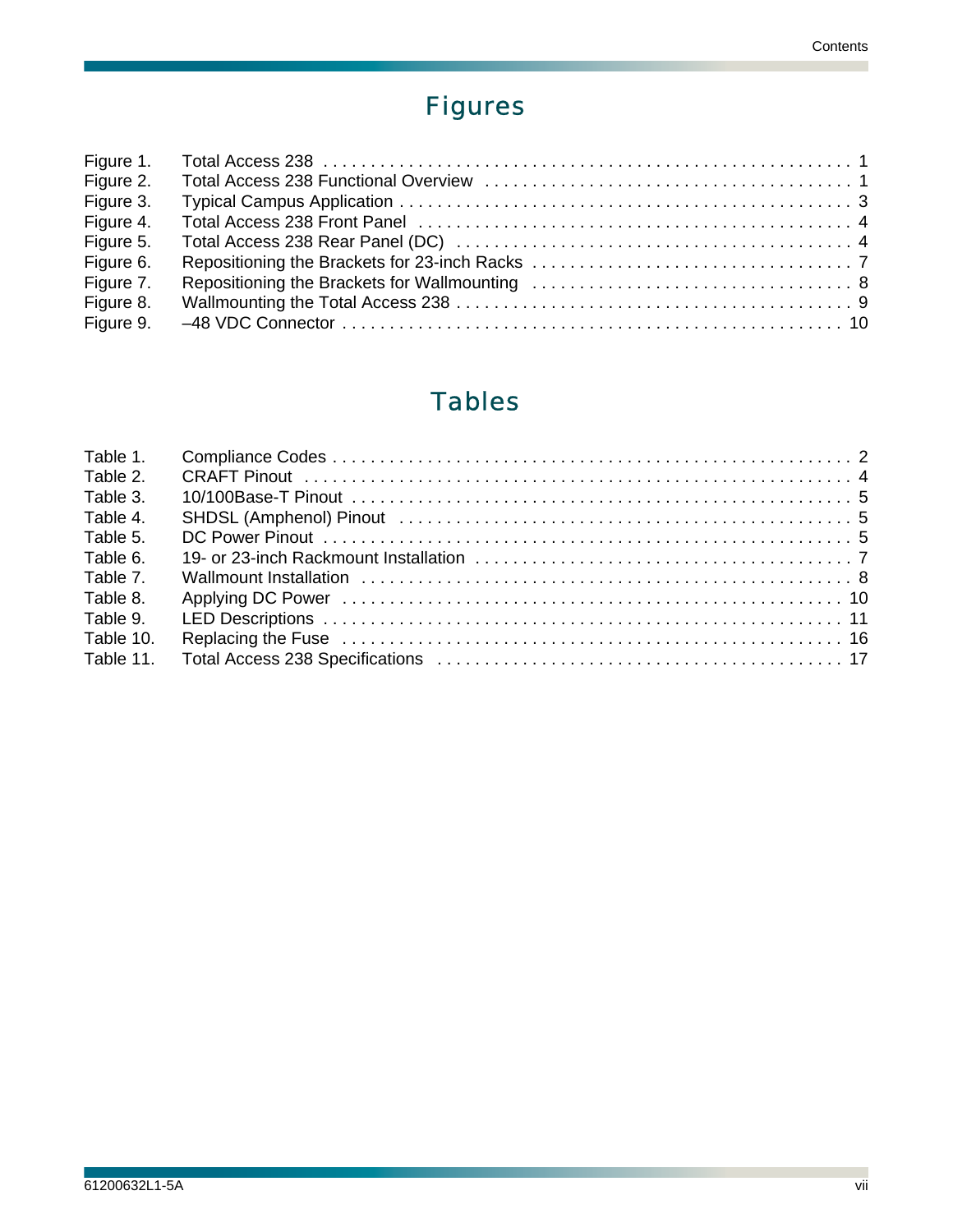п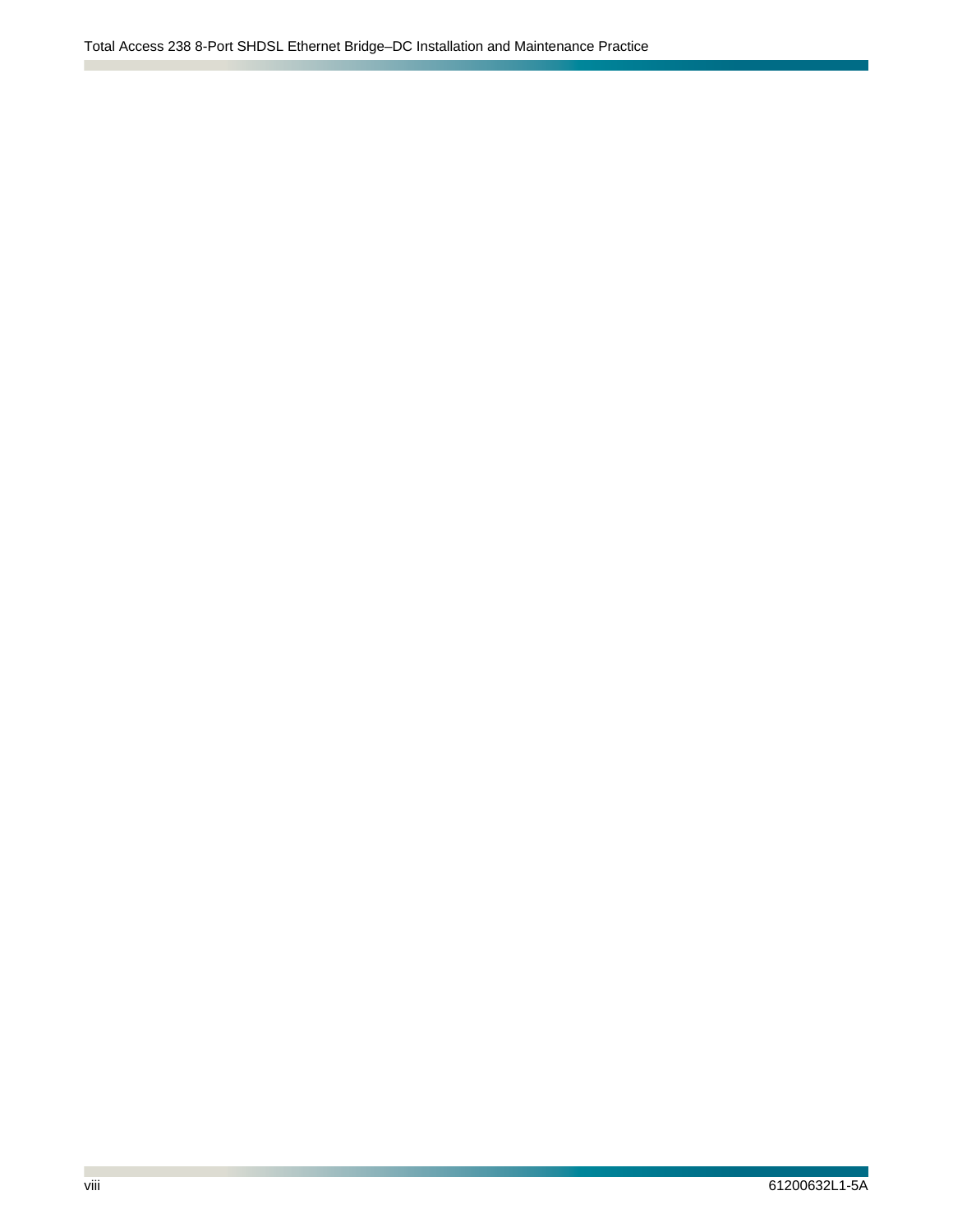## Total Access 238 8-Port SHDSL Ethernet Bridge–DC

### <span id="page-8-0"></span>GENERAL

This practice provides installation and maintenance information for the ADTRAN Total Access 238 8-Port SHDSL Ethernet Bridge–DC powered version (Total Access 238). The Total Access 238 (P/N 1200632L1) is illustrated in **[Figure 1](#page-8-2)**.



Figure 1. Total Access 238

### <span id="page-8-2"></span><span id="page-8-1"></span>**DESCRIPTION**

The ADTRAN Total Access 238 is a network terminating unit using Symmetric High-Bitrate Digital Subscriber Line (SHDSL) technology to transport data over eight copper loops. The Total Access 238 interfaces between the incoming IMA-bonded ITU G.991.2 (SHDSL) service and the customer's 10/100Base-T network for LAN-to-LAN bridging. **[Figure 2](#page-8-3)** provides a functional block diagram for the Total Access 238.



<span id="page-8-3"></span>Figure 2. Total Access 238 Functional Overview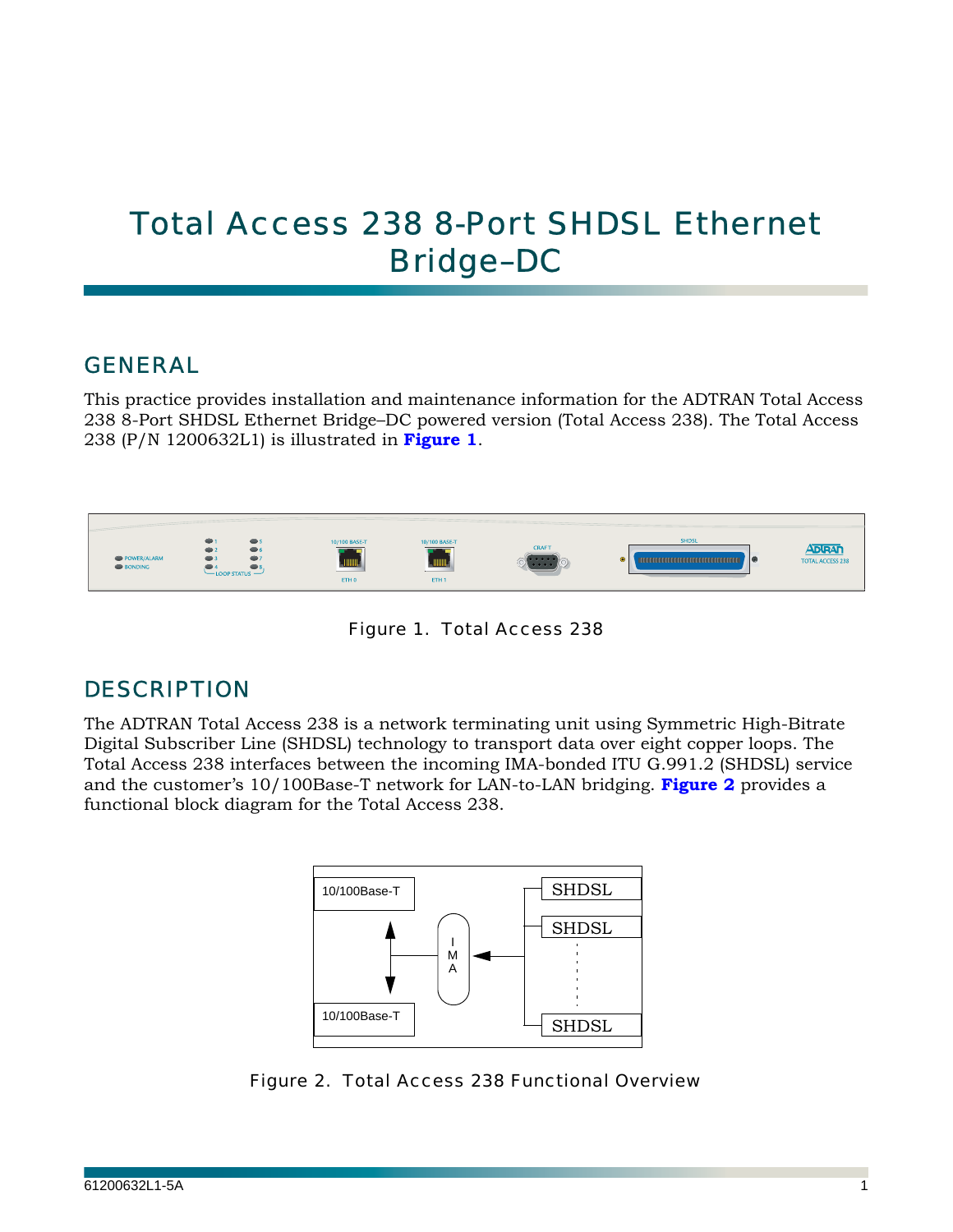The Total Access 238 can be deployed in pairs (back-to-back) for a local campus application or to a Line Terminating Unit (LTU) located in a Central Office (CO), such as the Total Access 3000/3010 16-Port SHDSL IMA Access Module (P/N 1181429L1) for traditional data service applications.

It can be locally or remotely provisioned, with local provisioning being accomplished through the V.28 **CRAFT** interface (DB-9) using a dumb terminal or PC with terminal emulation software. The Total Access 238 can be remotely provisioned by using the Embedded Operations Channel (EOC) or the Command Line Interface (CLI), and can initiate and respond to local and remote loopbacks on the network interfaces. The Total Access 238 can be powered from a local –48 nominal VDC power source (–42 to 54 VDC).

### <span id="page-9-0"></span>Features

Features of the Total Access 238 include the following:

- Compact design
- Versatile mounting arrangements
- Inclusion of mounting hardware
- Built-in fuse
- Multi-feature status LED

### <span id="page-9-1"></span>**Compliance**

### <span id="page-9-2"></span>**Domestic**

<span id="page-9-3"></span>**[Table 1](#page-9-3)** shows the compliance codes for the Total Access 238. The Total Access 238 is NRTL listed to the applicable UL standards, is UL 60950, GR-1089-CORE, and GR-63-CORE compliant. The Total Access 238 is to be installed in a restricted access location.

| Code                        | <b>Input</b> | <b>Output</b> |
|-----------------------------|--------------|---------------|
| Power Code (PC)             |              |               |
| Telecommunication Code (TC) |              | X             |
| Installation Code (IC)      |              |               |

|  | <b>Table 1. Compliance Codes</b> |  |
|--|----------------------------------|--|
|--|----------------------------------|--|

This device complies with Part 15 of the FCC rules. Operation is subject to the following two conditions:

- 1. This device may not cause harmful interference.
- 2. This device must accept any interference received, including interference that may cause undesired operation.

Changes or modifications not expressly approved by ADTRAN could void the user's authority to operate this equipment.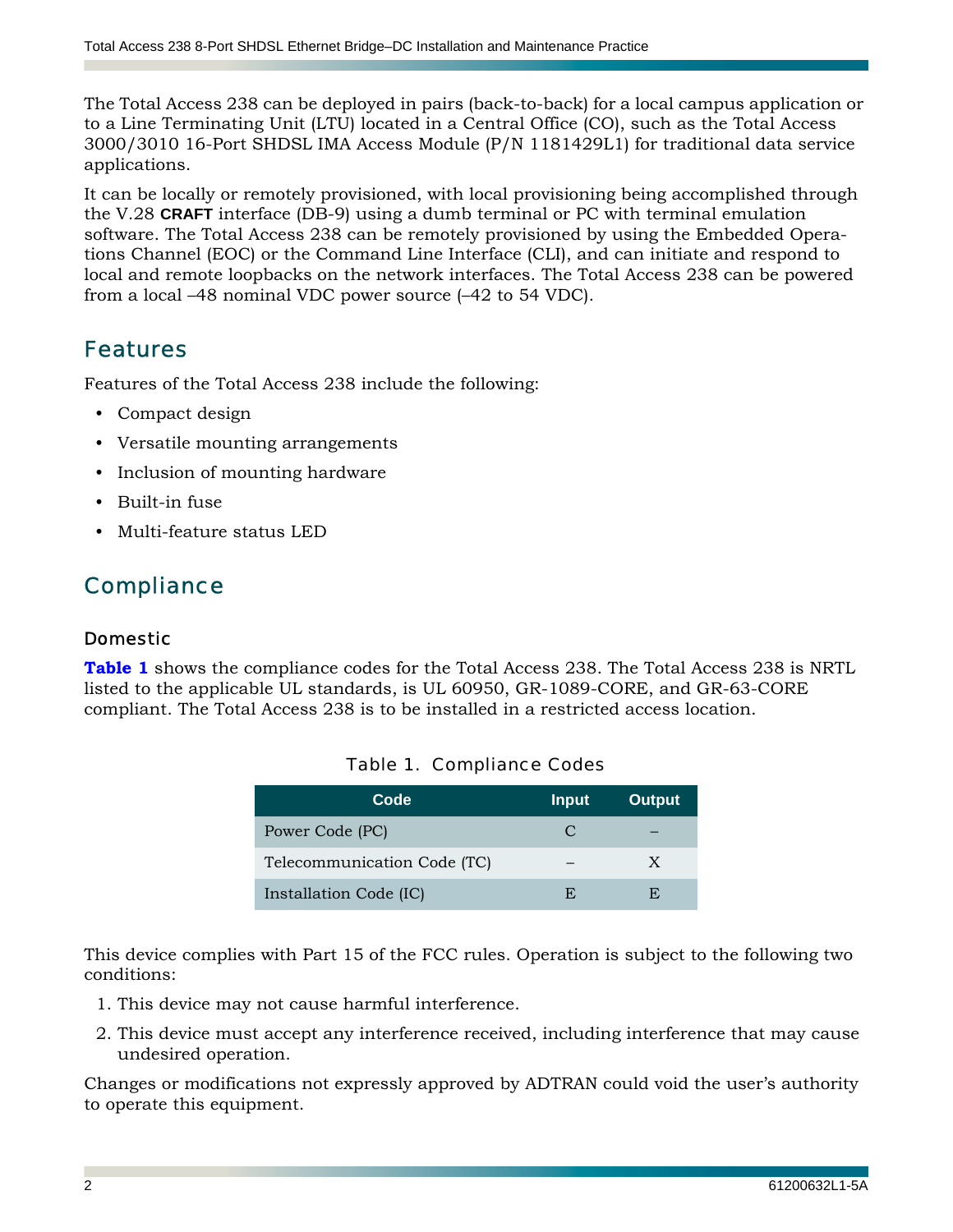#### <span id="page-10-0"></span>International

- EN 300 386-2
- EN 55022 Class A
- IEC 60950/EN 60950/AS NZS60950
- IEC 1000
- S016
- S043.2
- ITU K.21 Enhanced

### APPLICATIONS

Two applications are possible with the Total Access 238:

- Campus Application
- DSLAM Application

**[Figure 3](#page-10-1)** shows a typical campus application. One Total Access 238 is configured as a Network Termination (NT) device, and the other Total Access 238 is configured as a Central Office Termination (COT) device. A copper pair connects each of the desired SHDSL lines between the two devices. The network connected to the 10/100Base-T connector of the NT device is bridged to the network connected to the 10/100Base-T connector of the COT device, thus forming a single Local Area Network (LAN).

For campus (back-to-back) applications, one Total Access 238 must be configured as an LTU. Refer to ["Connecting via the CRAFT Interface" on page 11](#page-18-1) for Command Line Interface (CLI) commands to provision a unit as an LTU.

Refer to the *Command Line Interface Reference Guide*, Document Number 61200630L1-35A for detailed information.



<span id="page-10-1"></span>Figure 3. Typical Campus Application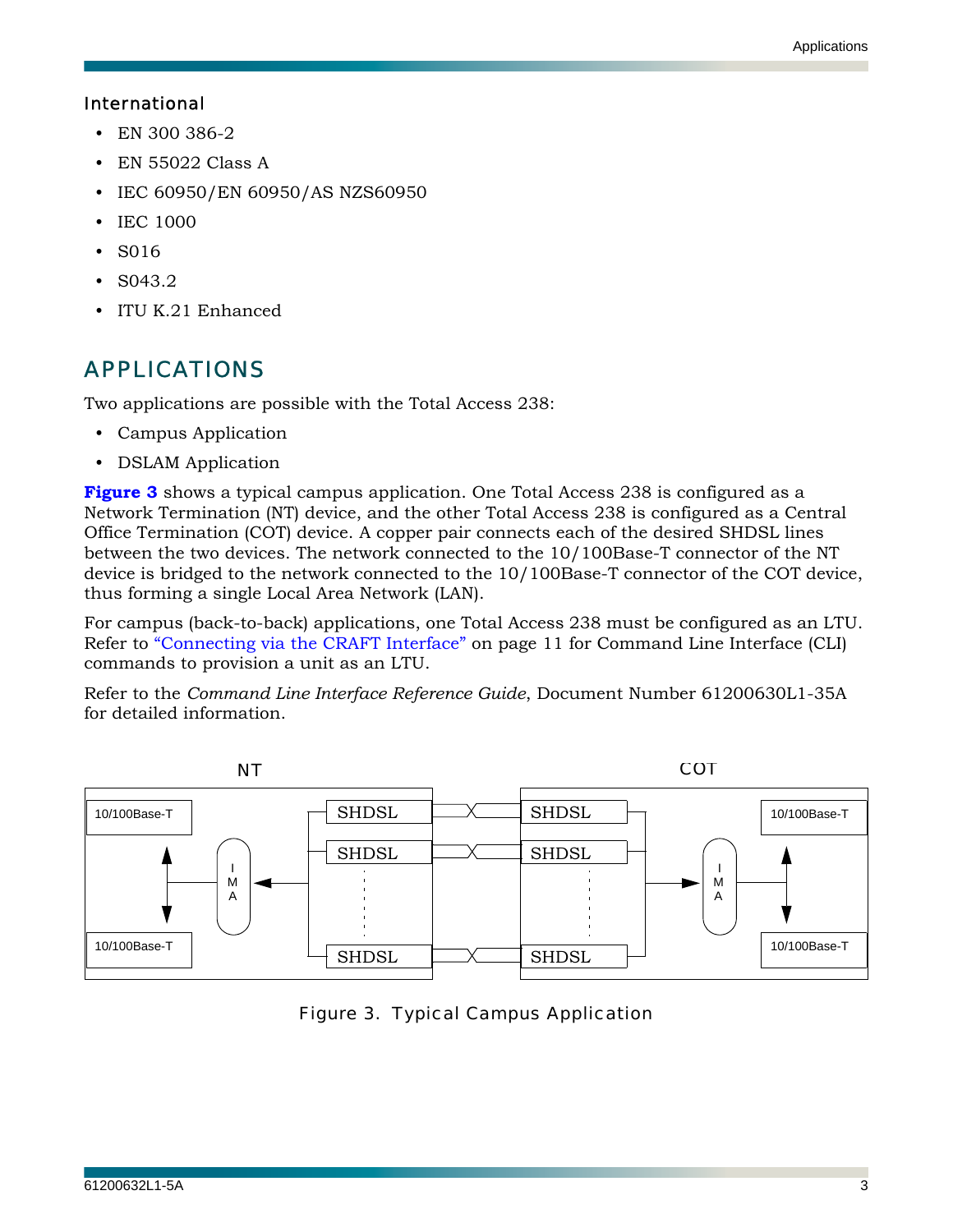### <span id="page-11-0"></span>**CONNECTIONS**

The Total Access 238 is a locally powered standalone unit. It provides a single IEC 320 power connector, eight ITU G.991.2 (SHDSL) single-pair interfaces via a 50-pin amphenol connector, two IEEE 802.3 (10/100Base-T) interfaces via RJ-45 connectors, and one V.28 control port via a DB-9 connector.

The Total Access 238 front panel is illustrated in **[Figure 4](#page-11-2)** and the rear panel in **[Figure 5](#page-11-3)**. Connection pinouts are listed in **[Table 2](#page-11-1)** through **[Table 5](#page-12-2)**.



Figure 4. Total Access 238 Front Panel

<span id="page-11-2"></span>

|                                                               | <b>FUSE</b><br>250 V<br>3A SLO BLO | $-48V$<br>$-48V$ RTN       | U |
|---------------------------------------------------------------|------------------------------------|----------------------------|---|
| CAUTION: REPLACE<br>ONLY WITH SAME TYPE<br>AND RATING OF FUSE | <b>Castle Street</b>               |                            |   |
|                                                               |                                    | USE COPPER CONDUCTORS ONLY |   |

#### Figure 5. Total Access 238 Rear Panel (DC)

#### Table 2. CRAFT Pinout

<span id="page-11-3"></span><span id="page-11-1"></span>

| <b>Pin</b>     | <b>Name</b> | <b>Description</b>                                        |
|----------------|-------------|-----------------------------------------------------------|
|                | <b>DCD</b>  | Data Carrier Detect – Internally connected to DTR and DSR |
| $\overline{2}$ | <b>RXD</b>  | Receive Data                                              |
| 3              | <b>TXD</b>  | Transmit Data                                             |
| $\overline{4}$ | <b>DTR</b>  | Data Terminal Ready – Internally connected to DCD and DSR |
| 5              | <b>GND</b>  | Signal Ground                                             |
| 6              | <b>DSR</b>  | Data Set Ready – Internally connected to DCD and DTR      |
| $\overline{7}$ | <b>RTS</b>  | Ready To Send – Internally connected to CTS               |
| 8              | <b>CTS</b>  | Clear To Send – Internally connected to RTS               |
| 9              |             | Unused                                                    |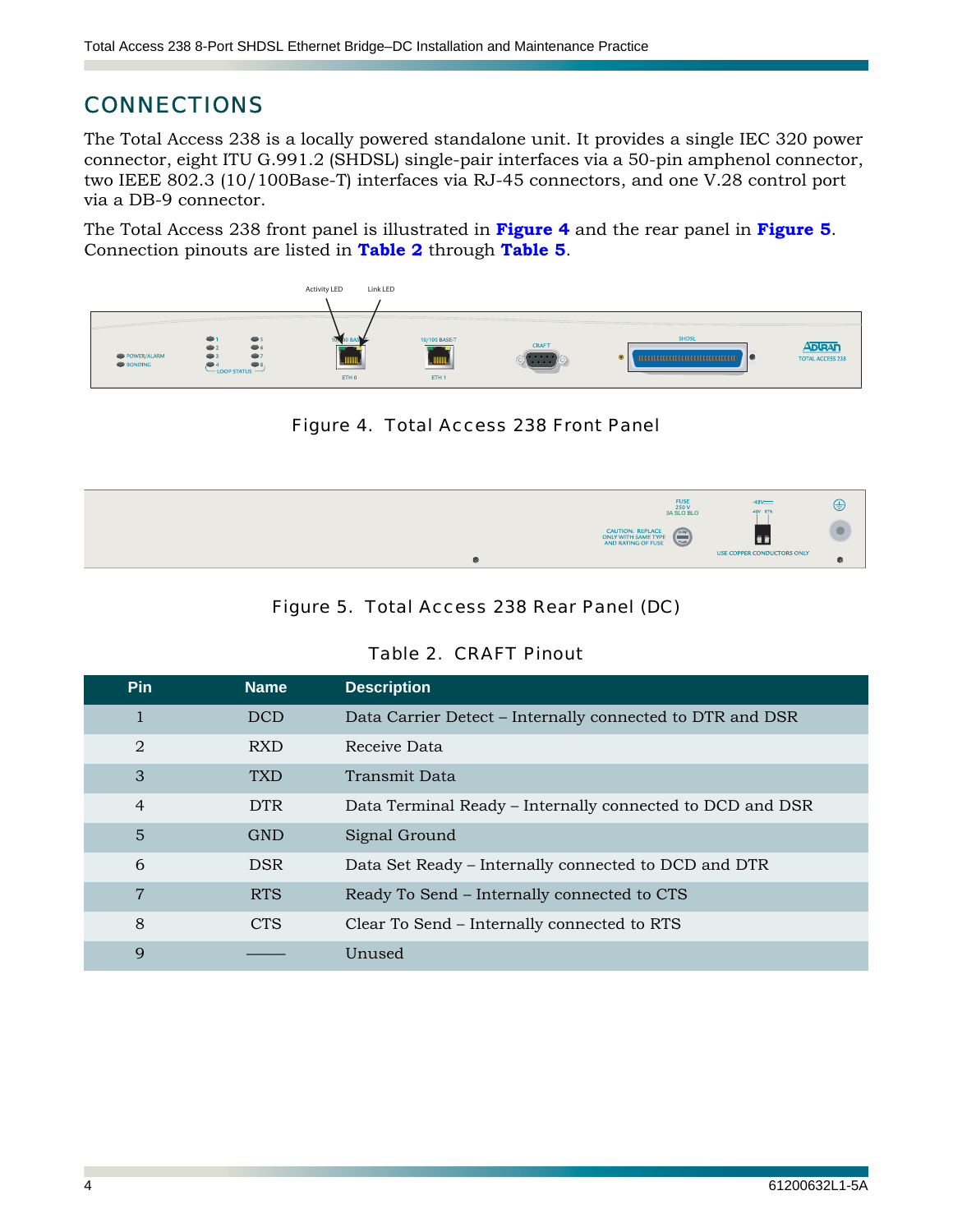<span id="page-12-0"></span>

| <b>Pin</b>     | <b>Name</b> | <b>Description</b>     |
|----------------|-------------|------------------------|
|                | $TX+$       | Transmit Data Positive |
| $\overline{2}$ | TX-         | Transmit Data Negative |
| 3              | $RX+$       | Receive Data Positive  |
| $4 - 5$        |             | Unused                 |
| 6              | $RX-$       | Receive Data Negative  |
| $7 - 8$        |             | Unused                 |

#### Table 3. 10/100Base-T Pinout

Note: These interfaces are designed for use as intra-building interfaces only

### Table 4. SHDSL (Amphenol) Pinout

<span id="page-12-1"></span>

| Pin            | <b>Name</b>       | <b>Description</b> |
|----------------|-------------------|--------------------|
| $1\,$          | TIP1              | Tip Loop 1         |
| 26             | RING1             | Ring Loop 1        |
| $\sqrt{2}$     | TIP <sub>2</sub>  | Tip Loop 2         |
| $27\,$         | RING <sub>2</sub> | Ring Loop 2        |
| 3              | TIP <sub>3</sub>  | Tip Loop 3         |
| 28             | RING3             | Ring Loop 3        |
| $\overline{4}$ | TIP4              | Tip Loop 4         |
| 29             | RING4             | Ring Loop 4        |
| 5              | TIP <sub>5</sub>  | Tip Loop 5         |
| 30             | RING5             | Ring Loop 5        |
| 6              | TIP <sub>6</sub>  | Tip Loop 6         |
| 31             | RING6             | Ring Loop 6        |
| $\sqrt{7}$     | TIP7              | Tip Loop 7         |
| 32             | RING7             | Ring Loop 7        |
| $\,8\,$        | TIP8              | Tip Loop 8         |
| 33             | RING8             | Ring Loop 8        |
| Other          |                   | Unused             |

### Table 5. DC Power Pinout

<span id="page-12-2"></span>

| Pin | <b>Name</b> | <b>Description</b>                     |
|-----|-------------|----------------------------------------|
|     | $-48V$      | VDC Power Source, range -42 to -54 VDC |
|     | <b>RTN</b>  | DC Voltage Return                      |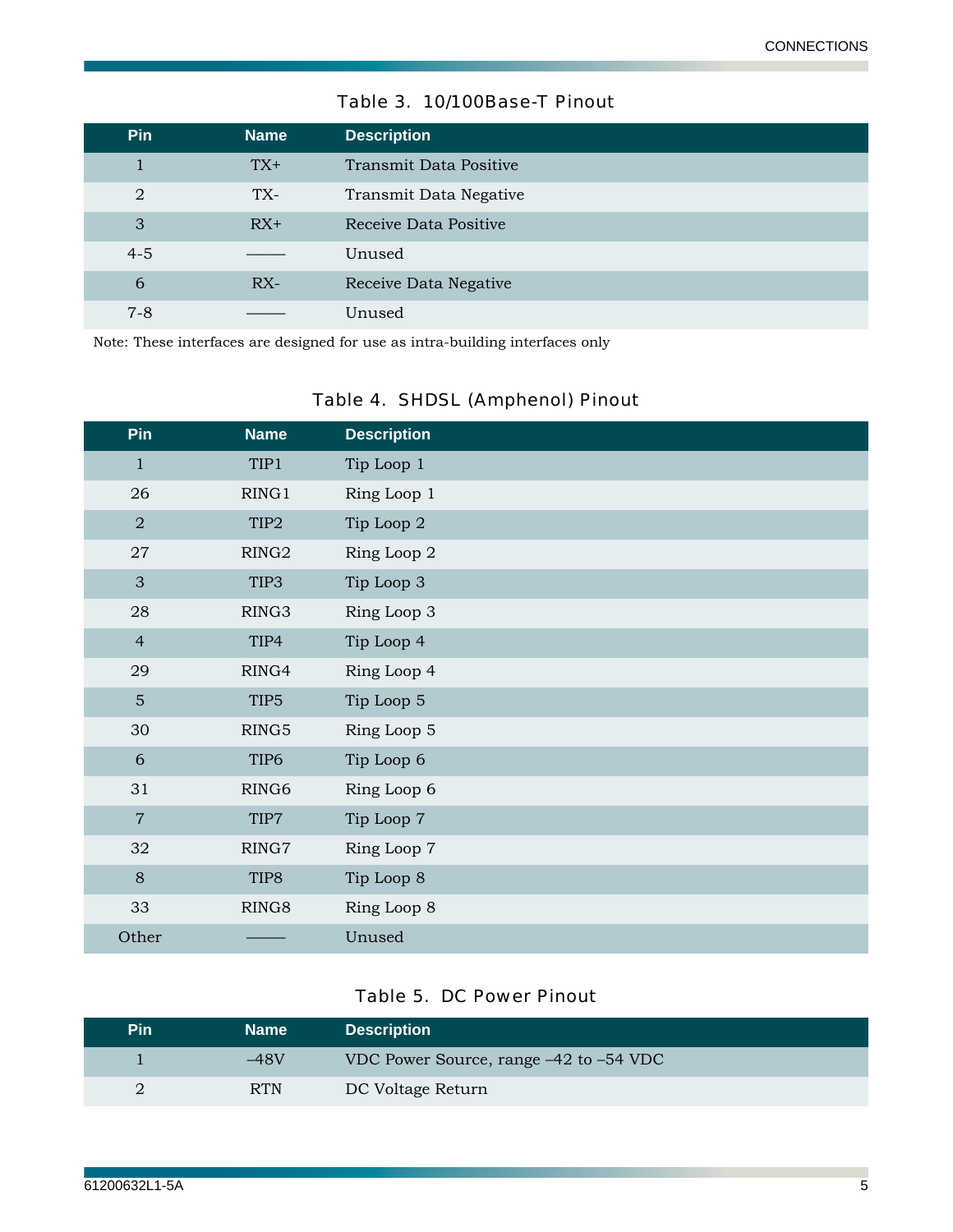### <span id="page-13-0"></span>INSTALLATION



After unpacking the System Name Total Access 238, inspect it for damage. If damage has occurred, file a claim with the carrier then contact ADTRAN Customer Service. Refer to ["Appendix A,](#page-26-7) [Warranty"](#page-26-8) for further information. If possible, keep the original shipping container for returning the unit for repair or for verification of shipping damage.

### <span id="page-13-1"></span>Shipping Contents

The contents include the following items:

- Total Access 238 8-Port SHDSL Ethernet Bridge–DC
- Total Access 238 8-Port SHDSL Ethernet Bridge–DC *Job Aid*

#### CAUTION

Electronic modules can be damaged by ESD. When handling modules, wear an antistatic discharge wrist strap to prevent damage to electronic components. Place modules in antistatic packing material when transporting or storing. When working on modules, always place them on an approved antistatic mat that is electrically grounded.

#### CAUTION

To comply with GR-1089-CORE, Issue 3, this equipment MUST only be installed in a DC-C bonding and grounding environment. It may not be utilized in a DC-I (isolated) bonding and grounding environment.

### <span id="page-13-2"></span>Cables Required

- Ethernet cable
- SHDSL connection (via the 50-pin amphenol)

### <span id="page-13-3"></span>Mounting Options

The Total Access 238 is a 1U high, rack-mountable unit which can be installed in 19- or 23 inch equipment racks or in a wallmount configuration. Follow these steps to mount the Total Access 238 into a 19- or 23-inch rack: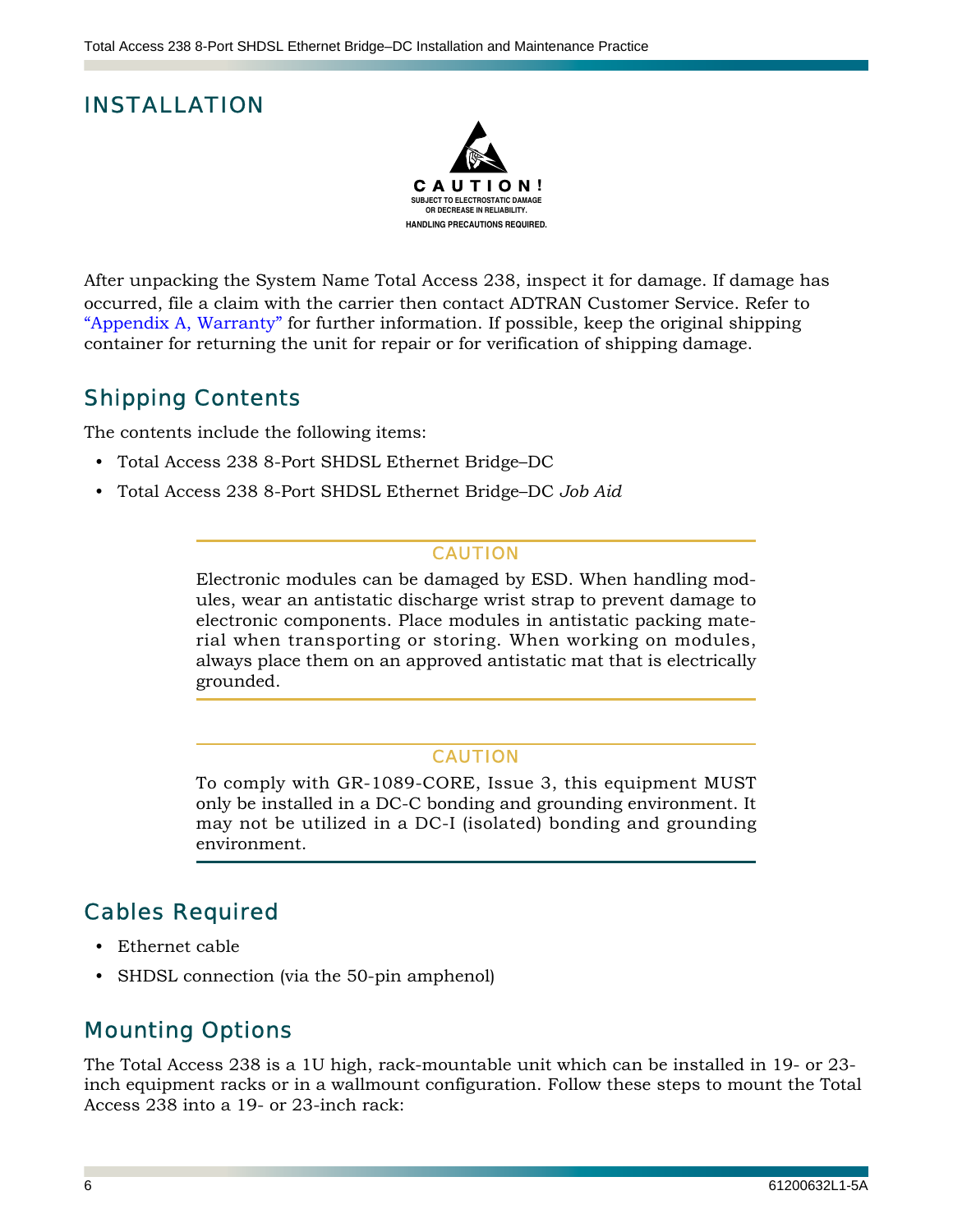#### **Table 6. 19- or 23-inch Rackmount Installation**

<span id="page-14-0"></span>

| <b>Step</b>    | <b>Action</b>                                                                                                                                                                                                                                                                                                                                                                                                                                                                         |
|----------------|---------------------------------------------------------------------------------------------------------------------------------------------------------------------------------------------------------------------------------------------------------------------------------------------------------------------------------------------------------------------------------------------------------------------------------------------------------------------------------------|
| 1 <sub>1</sub> | 23-inch Installations Only:                                                                                                                                                                                                                                                                                                                                                                                                                                                           |
|                | Remove the mounting brackets. (The Total Access 238 ships with mounting brackets<br>attached for a 19-inch rackmount installation.) Attach mounting brackets so that the<br>smaller portion of the bracket attaches to the side of the chassis. (The longer portion of the<br>bracket will be flush with the front of the chassis.) See <b>Figure 6</b> .<br>To avoid damaging the unit, use only the screws included in the shipment when attaching<br>mounting ears to the chassis. |
| 2.             | Position the Total Access 238 in a stationary equipment rack. This unit takes up 1 RU of<br>space. To allow proper grounding, scrape the paint from the rack around the mounting<br>holes where the Total Access 238 will be positioned.                                                                                                                                                                                                                                              |
| 3.             | Hold the unit in position while the two mounting bolts are installed through the brackets<br>and into the equipment rack. Use a #2 Phillip's screwdriver.                                                                                                                                                                                                                                                                                                                             |
| 4.             | Proceed to the steps given in "Supplying Power to the Unit" on page 10.                                                                                                                                                                                                                                                                                                                                                                                                               |
|                |                                                                                                                                                                                                                                                                                                                                                                                                                                                                                       |

<span id="page-14-1"></span>

Figure 6. Repositioning the Brackets for 23-inch Racks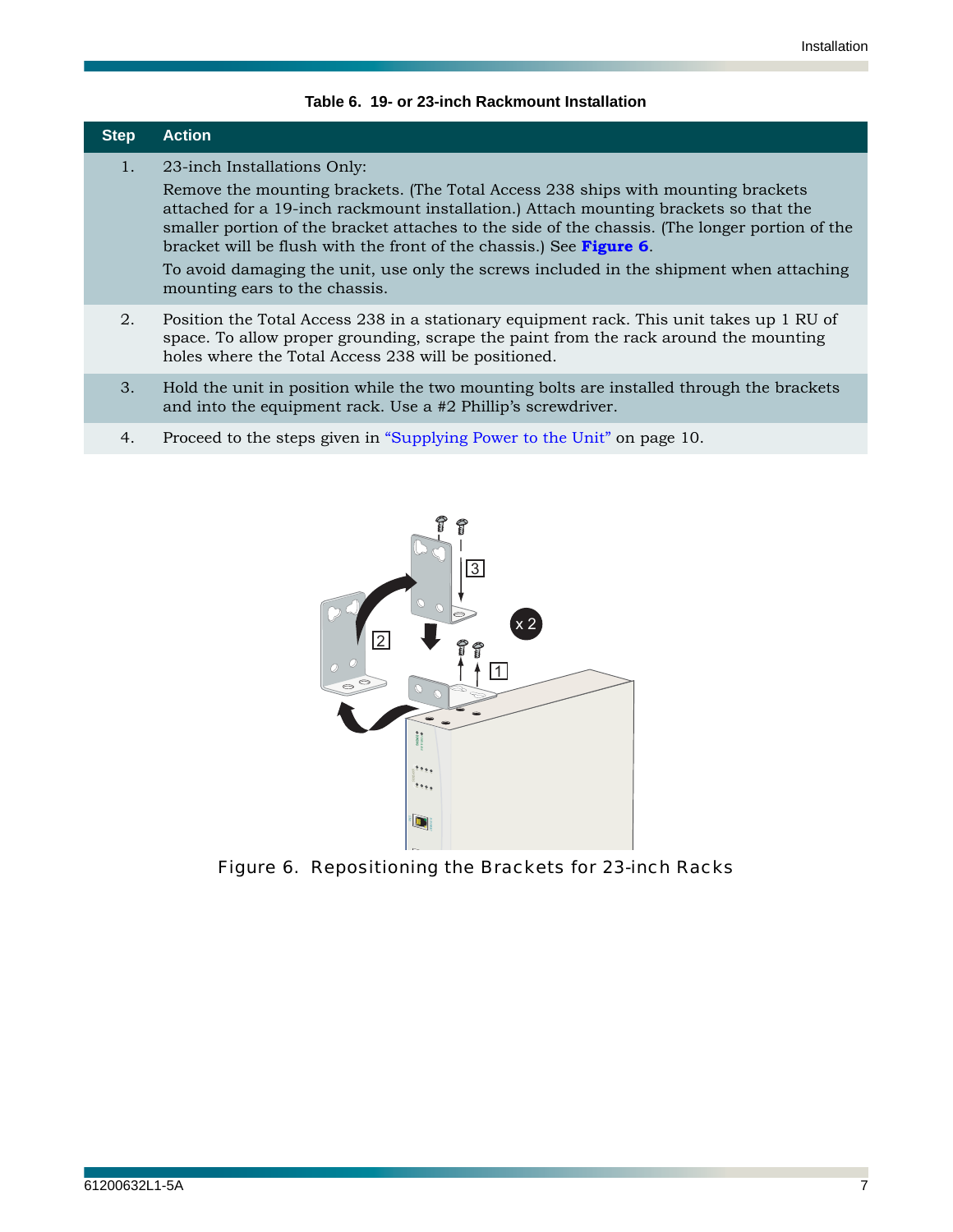<span id="page-15-0"></span>

| <b>Step</b> | <b>Action</b>                                                                                                                                                                                                                                                                                                                                                                                                                                                     |
|-------------|-------------------------------------------------------------------------------------------------------------------------------------------------------------------------------------------------------------------------------------------------------------------------------------------------------------------------------------------------------------------------------------------------------------------------------------------------------------------|
| 1.          | Remove the mounting brackets. (The Total Access 238 ships with mounting brackets<br>attached for a 19-inch rackmount installation.) Rotate them 90° so that the portion of the<br>bracket with the mounting holes (shorter side) is flush with the bottom of the chassis, and<br>reattach them to the chassis (see <b>Figure 7</b> ).<br>To avoid damaging the unit, use only the screws included in the shipment when attaching<br>mounting ears to the chassis. |
| 2.          | Decide on a location for the Total Access 238. The unit needs to be mounted at or below<br>eye-level so that the LEDs are viewable.<br>IMPORTANT! Mount the chassis with LEDs facing to the side as shown in Figure 8 on page 9<br>(not facing up or down).                                                                                                                                                                                                       |
| 3.          | Prepare the mounting surface by attaching a board (typically plywood, 3/4" to 1" thick) to a<br>wall stud.<br>IMPORTANT! Mounting to a stud ensures stability. Using sheetrock anchors may not provide<br>sufficient long-term stability.                                                                                                                                                                                                                         |
| 4.          | Hold the unit in position. Use two $3/32$ " to $1/8$ " (1 $1/2$ " or greater in length) wood screws<br>through the brackets and into the mounted board.                                                                                                                                                                                                                                                                                                           |

#### Table 7. Wallmount Installation

5. Proceed to the steps given in ["Supplying Power to the Unit" on page 10.](#page-17-0)



### <span id="page-15-1"></span>Figure 7. Repositioning the Brackets for Wallmounting

г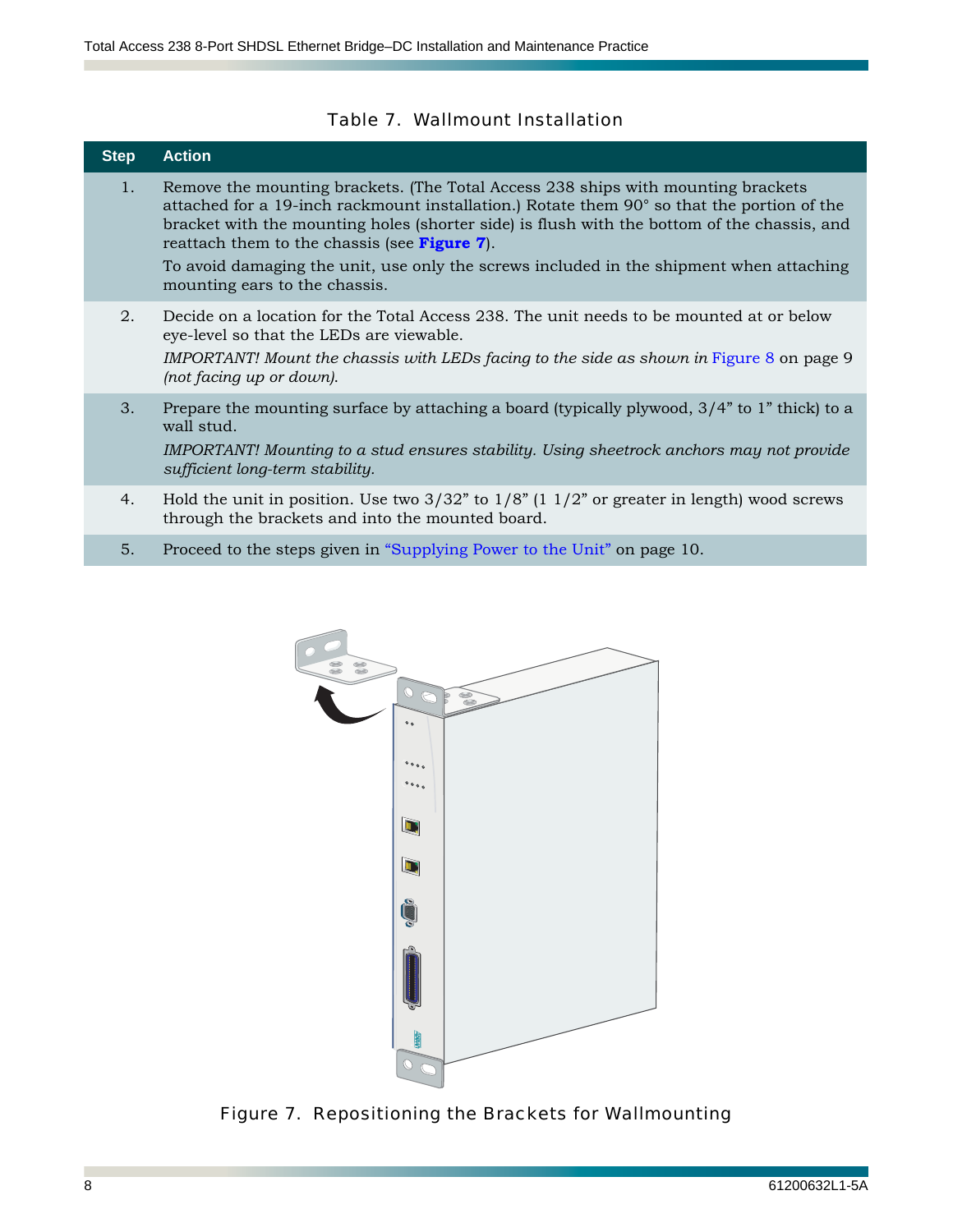

Figure 8. Wallmounting the Total Access 238

### <span id="page-16-1"></span><span id="page-16-0"></span>Grounding Instructions

#### CAUTION

An equipment grounding conductor that is not smaller in size than the ungrounded branch-circuit supply conductor is to be installed as part of the circuit that supplies the product or system.

The following provides grounding instruction information from the Underwriters' Laboratory UL 60950 Standard for Safety of Information Technology Equipment Including Electrical Business Equipment, of December 2000.

An equipment grounding conductor that is not smaller in size than the ungrounded branchcircuit supply conductors is to be installed as part of the circuit that supplies the product or system. Bare, covered, or insulated grounding conductors are acceptable. Individually covered or insulated equipment grounding conductors shall have a continuous outer finish that is either green, or green with one or more yellow stripes. The equipment grounding conductor is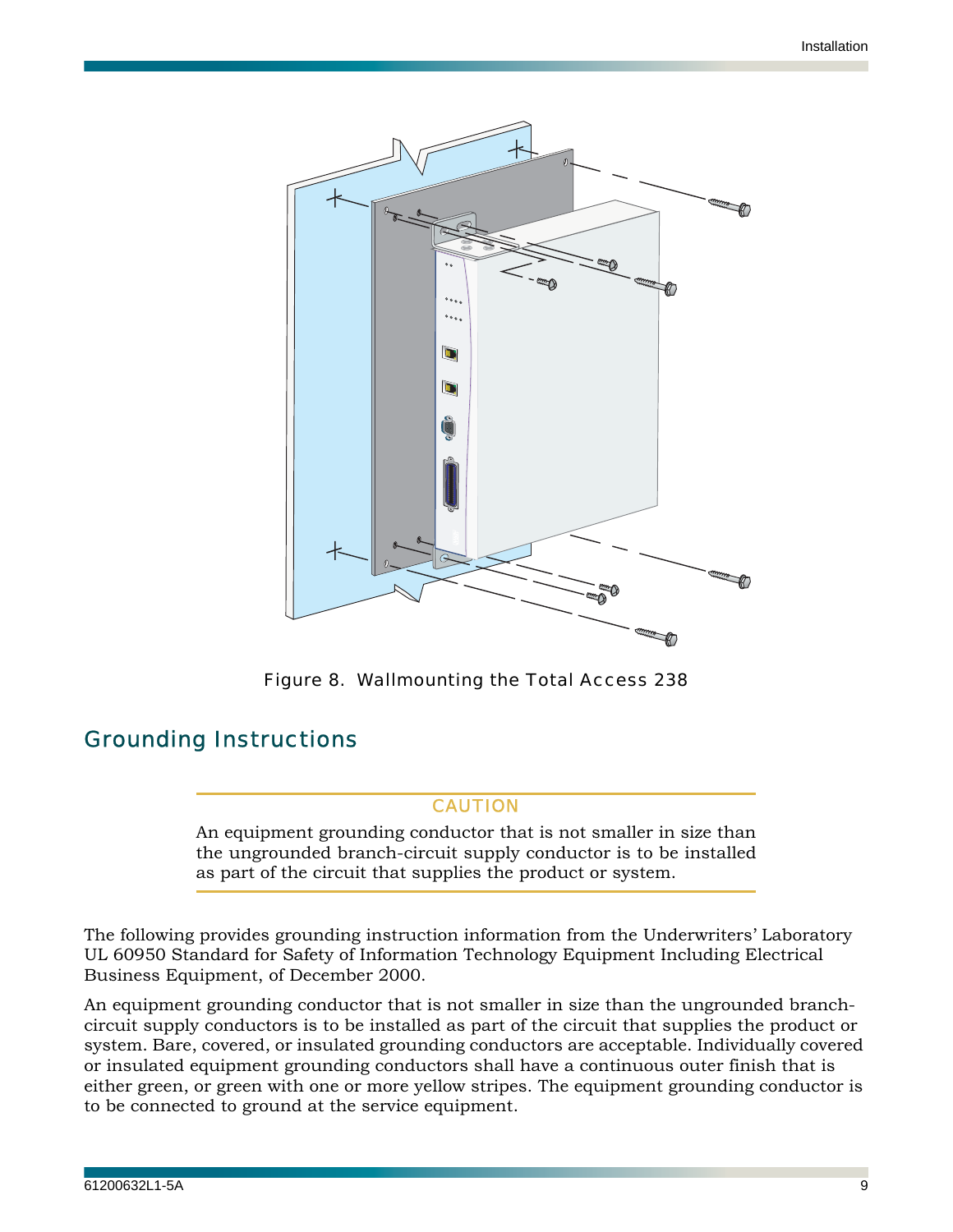The attachment-plug receptacles in the vicinity of the product or system are all to be of a grounding type, and the equipment grounding conductors serving these receptacles are to be connected to earth ground at the service equipment.

A supplementary equipment grounding conductor shall be installed between the product or system and ground that is in addition to the equipment grounding conductor in the power supply cord.

The supplementary equipment grounding conductor shall not be smaller in size than the ungrounded branch-circuit supply conductors. The supplementary equipment grounding conductor shall be connected to the product at the terminal provided, and shall be connected to ground in a manner that will retain the ground connection when the product is unplugged from the receptacle. The connection to ground of the supplementary equipment grounding conductor shall be in compliance with the rules for terminating bonding jumpers at Part K or Article 250 of the National Electrical Code, ANSI/NFPA 70. Termination of the supplementary equipment grounding conductor is permitted to be made to building steel, to a metal electrical raceway system, or to any grounded item that is permanently and reliably connected to the electrical service equipment ground.

The supplemental grounding conductor shall be connected to the equipment using a number 8 ring terminal and should be fastened to the grounding lug provided on the rear panel of the equipment. The ring terminal should be installed using the appropriate crimping tool (AMP P/N 59250 T-EAD Crimping Tool or equivalent.)

### <span id="page-17-0"></span>Supplying Power to the Unit

As shipped, the Total Access 238 is set to factory default conditions. After installing the unit, the Total Access 238 is ready for power-up. To apply power to the unit, ensure that it is properly connected to an appropriate –48 VDC power source.

To connect the power, perform the following steps:

<span id="page-17-1"></span>

| <b>Step</b> | <b>Action</b>                                                                                                                                                                          |
|-------------|----------------------------------------------------------------------------------------------------------------------------------------------------------------------------------------|
|             | Using a flat-blade screwdriver, attach the leads from the -48 VDC power source.<br>Note: The connector may be removed from the Total Access 238 to facilitate connection of the wires. |
|             | If removed, re-insert the connector into the plug on the rear panel. See <b>Figure 9.</b>                                                                                              |





<span id="page-17-2"></span>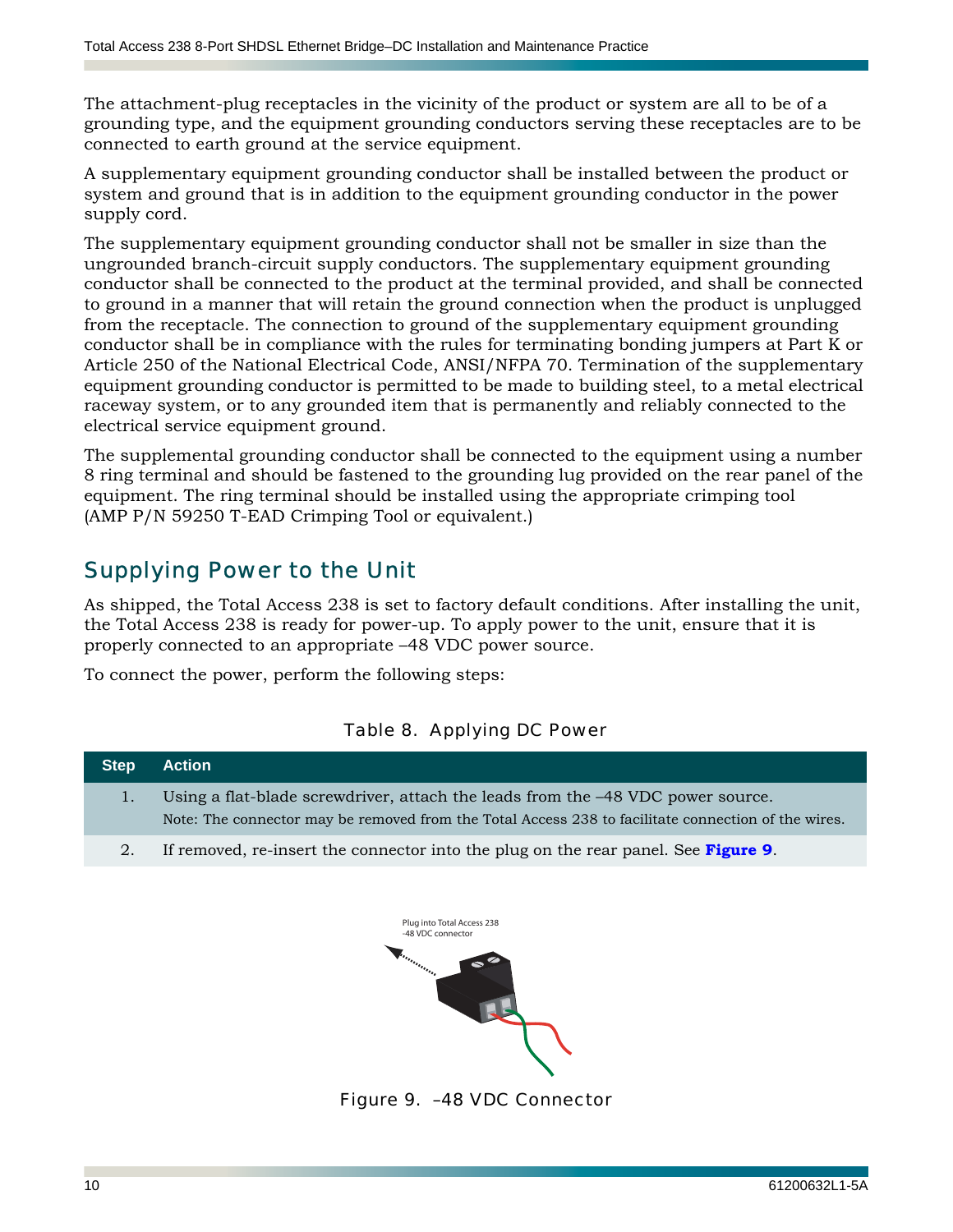### <span id="page-18-0"></span>FRONT PANEL OPERATION

Front panel mounted LEDs provide status information for the SHDSL loops, bonding operation, and the alarms. Ethernet activity LEDs, located on the Ethernet RJ-45 connectors, provide link status and traffic indications. All LED operations are listed in **[Table 9](#page-18-2)**.

<span id="page-18-2"></span>

| <b>LED</b>                | <b>Status</b>     | <b>Description</b>                                                     |
|---------------------------|-------------------|------------------------------------------------------------------------|
| <b>POWER/ALARM</b>        | Off               | Main power off                                                         |
|                           | Green             | No active alarm present on the system                                  |
|                           | Red               | Active alarm present on the system                                     |
| <b>BONDING</b>            | Green             | IMA active and operating normally                                      |
|                           | Yellow            | IMA interface in test                                                  |
|                           | Red               | IMA interface not active                                               |
| <b>LOOP STATUS</b>        | Green             | Loop trained                                                           |
|                           | Yellow            | Loop in test                                                           |
|                           | Red (solid)       | Loop not trained                                                       |
|                           | Red (flashing)    | Loop training                                                          |
| <b>Ethernet Activity*</b> | Off               | No data traffic is being sent or received on the Ethernet<br>interface |
|                           | Yellow (flashing) | Data traffic is being sent or received on the Ethernet interface       |
| <b>Ethernet Link*</b>     | Off               | No active 10/100Base-T link                                            |
|                           | Green             | Active 10/100Base-T link is present                                    |

#### Table 9. LED Descriptions

*\* Located on the Ethernet RJ-45 connector. See [Figure 4 on page 4](#page-11-2).*

### <span id="page-18-1"></span>CONNECTING VIA THE CRAFT INTERFACE

The Total Access 238 management and provisioning features may be accessed by a CLI using the DB-9 **CRAFT** interface located on the front panel of the unit.

Follow these steps to establish CLI communication with the Total Access 238:

- 1. Connect to the **CRAFT** interface using a VT100 dumb terminal or PC with VT100 emulation software configured with the following parameters:
	- 9600 baud rate
	- 8 data bits
	- No parity
	- 1 stop bit
	- No flow control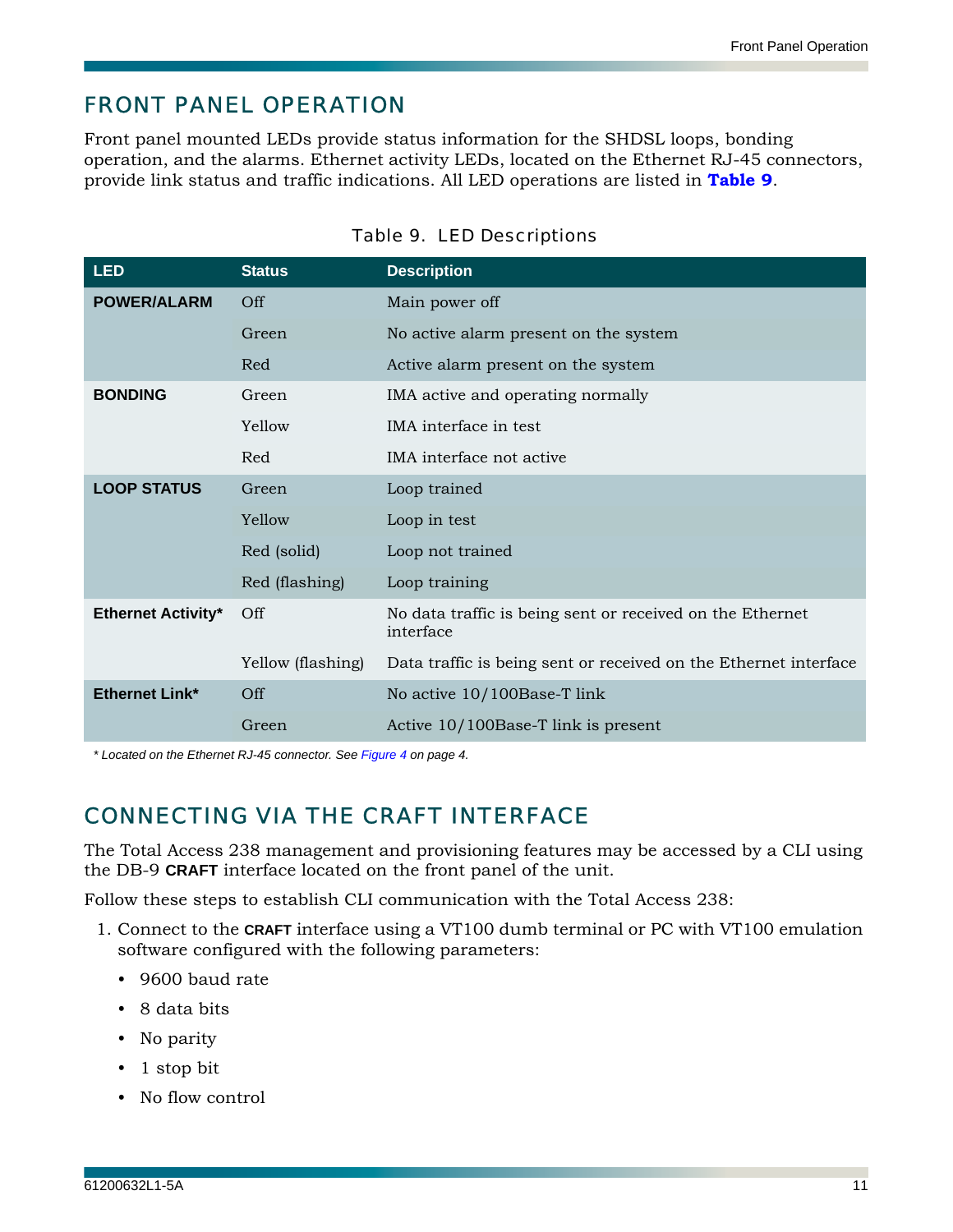- 2. Once connected, press ENTER to access the CLI.
- 3. Enter username and password at the login prompt.
	- The default username is admin.
	- The default password is **password**.
- 4. The TA238# prompt will display. Proceed with management activities.

#### <span id="page-19-0"></span>CLI Command Primer

This subsection provides a preview of the Command Line Interface management structure. Refer to *Total Access 238 Command Line Interface Reference Guide*, document number 61220630L1-35A for detailed information.

#### <span id="page-19-1"></span>*General*

At any point while entering a command, you can press ? to get help. If you press ? while entering a command, you will get all of the possible commands beginning with that key sequence.

An example of this follows:

```
TA238(config)#i? [the i? is input from the keyboard]
```
The response from the system would indicate the following:

interface ip

Press ? at any other place to display all possible commands that can be entered at that point.

TA238#?

The ? returns the following display:

| - Enter configuration mode                            |
|-------------------------------------------------------|
| - Copy files and configuration data                   |
| - Erase configuration                                 |
| - Exit from the EXEC                                  |
| - Send echo messages                                  |
| - Perform a cold restart                              |
| - Show system information                             |
| - Write configuration to memory, network, or terminal |
|                                                       |

#### <span id="page-19-2"></span>**Change Default Login:**

#### TA238#configure

TA238(config)#login username "new username" (place new name between the quotes) TA238(config)#login password "new password"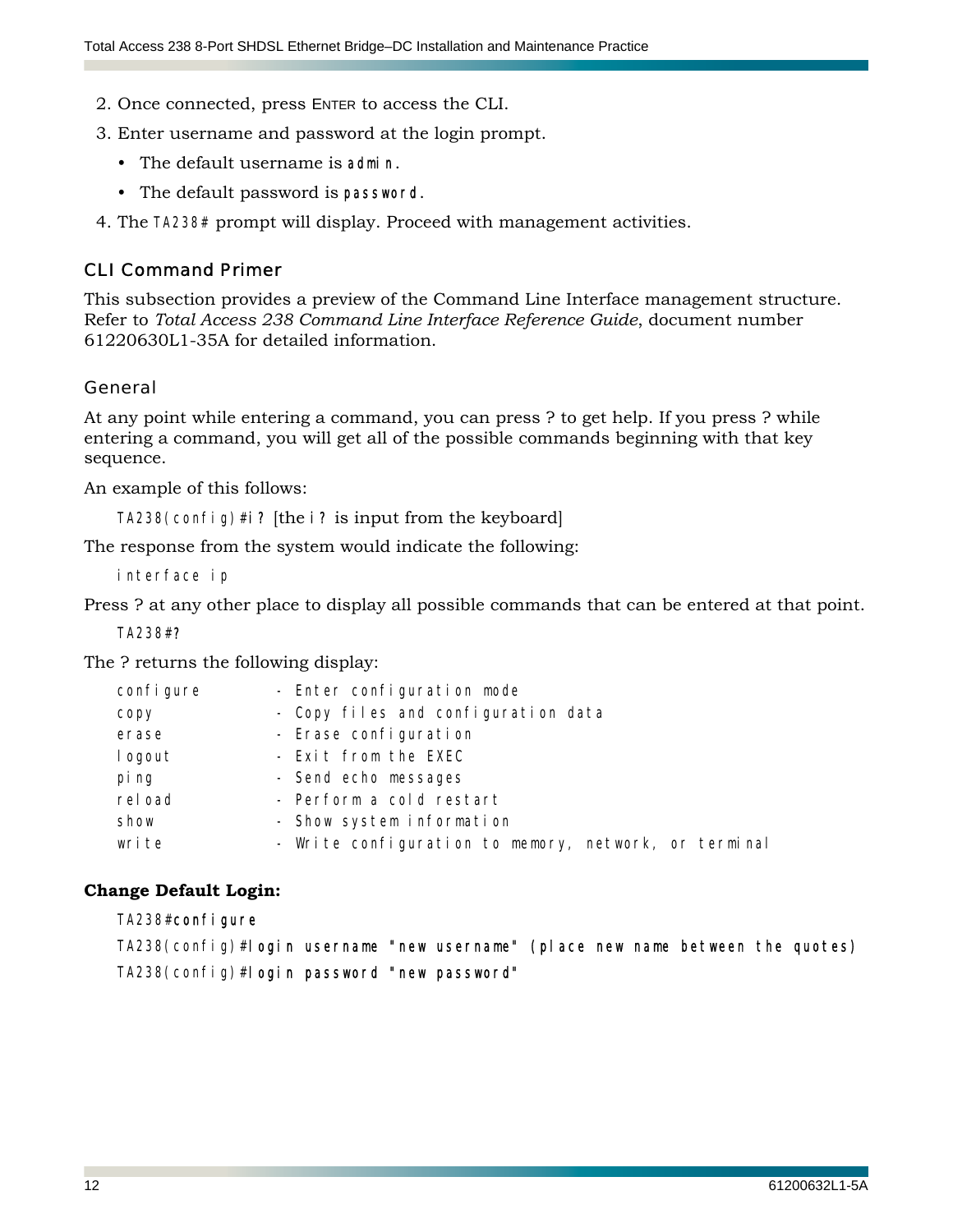#### <span id="page-20-0"></span>**SHDSL:**

Configure the SHDSL interface using the following commands:

#### TA238#configure

TA238(config)#interfaces shdsl

TA238(config-shdsl)# (press ? to see list of parameters)

To view the current SHDSL configuration:

TA238#show interfaces shdsl config

To see the status of a SHDSL link:

TA238#show interfaces shdsl status link n (where n is the number)

To see the performance history of a SHDSL link:

TA238#show interfaces shdsl performance 15-minute link n TA238#show interfaces shdsl performance 24-hour link n

#### <span id="page-20-1"></span>**IMA**

To configure the IMA group:

TA238#configure

TA238(config)#interfaces ima

TA238(config-ima)# (press ? to see list of parameters)

To see the current IMA configuration:

TA238#show interfaces ima config

To see the status of the IMA group:

TA238#show interfaces ima status group

To see the status of an IMA link:

TA238#show interfaces ima status link n (where n is the number)

#### <span id="page-20-2"></span>**IP Address:**

To configure the IP address:

#### TA238#configure

TA238(config)#ip address "IP address" "subnet mask"

#### <span id="page-20-3"></span>**Ethernet:**

To configure the ethernet interfaces:

#### TA238#configure

TA238(config)#interfaces ethernet n (where n is 0 or 1)

TA238(config-eth0)# (press ? to see list of parameters)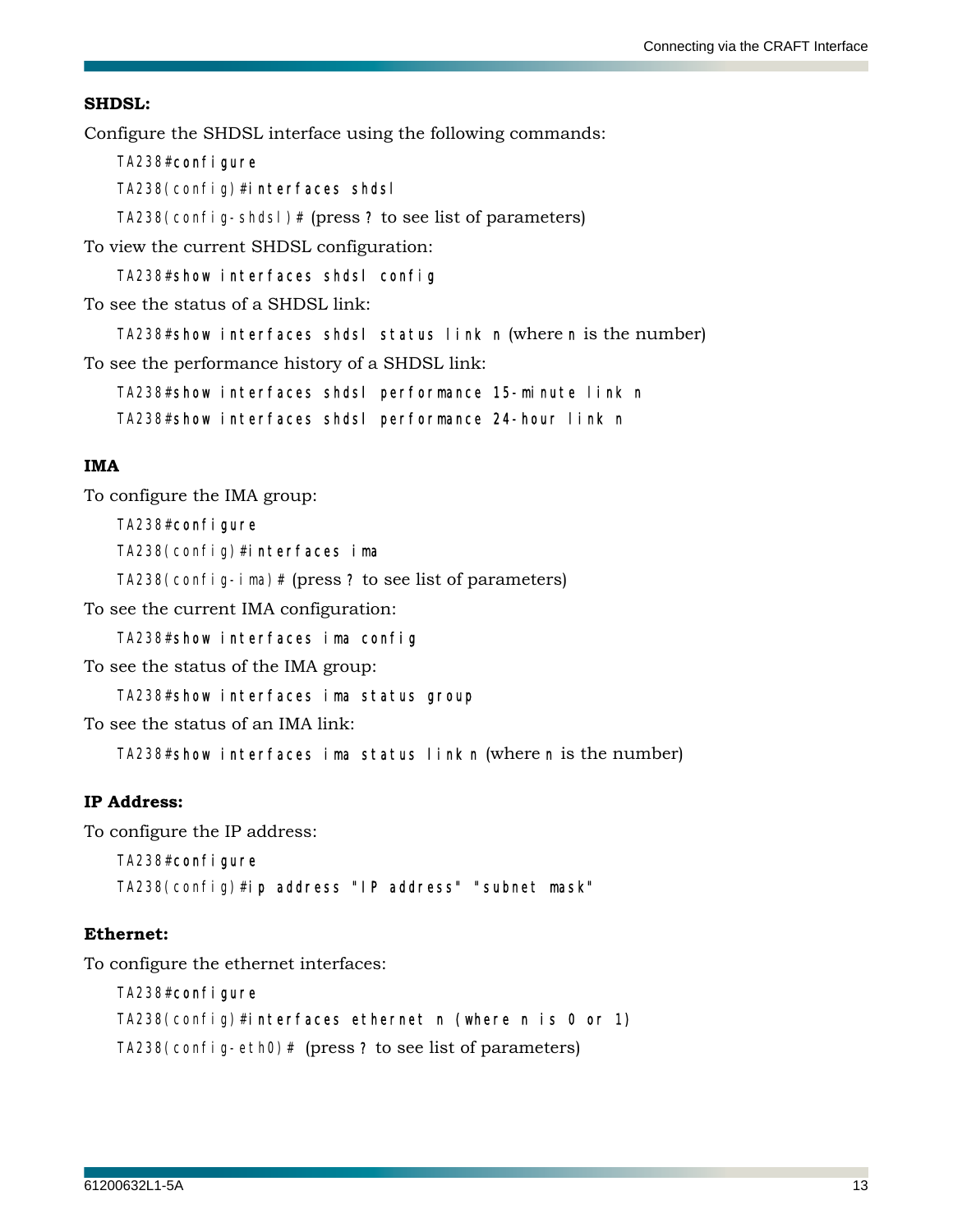#### <span id="page-21-0"></span>**Current/Startup Configuration:**

To view the current configuration:

TA238#show running-config

To view the startup (saved) configuration:

#### TA238#show startup-config

To save the current configuration:

TA238#write memory

#### <span id="page-21-1"></span>**Firmware Upgrade:**

To load new firmware:

#### TA238#reload

Configuration built.

Save System Configuration?[y/n]y

Reboot the system? Continue?[y/n]y

>>>>BOOT

You should see the following menu:

Download Menu:

- 1) Begin XMODEM download now
- 2) Continue booting up
- 3) Change DTE rate to 9.6K Baud
- 4) Change DTE rate to 19.2K Baud
- 5) Change DTE rate to 38.4K Baud
- 6) Change DTE rate to 57.6K Baud
- 7) Change DTE rate to 115.2K Baud

#### **NOTE**

If you wish to speed up the download, you can change the baud rate.

Press 1 to begin the download.

When the download is complete, return to this menu and select Continue booting up.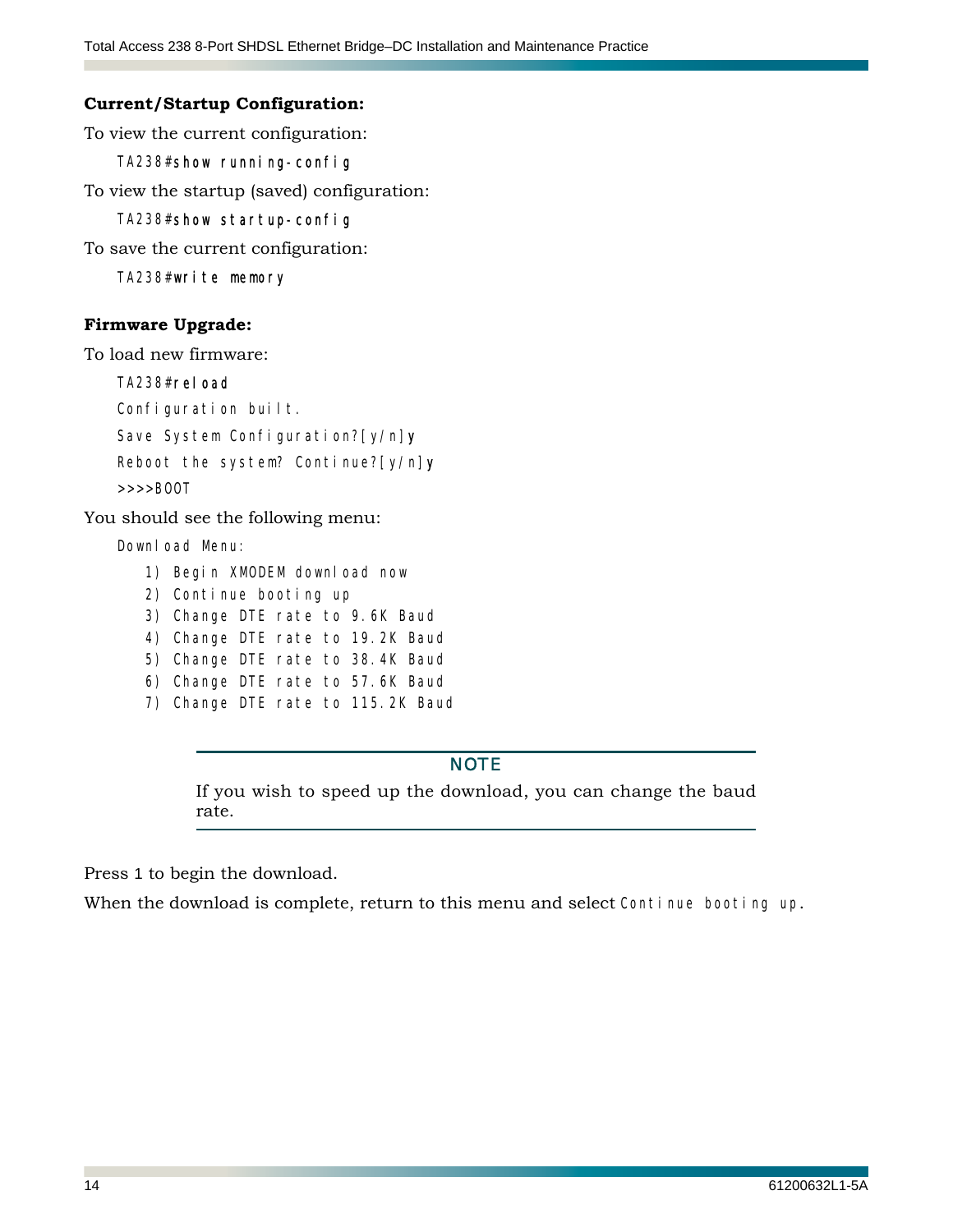### <span id="page-22-0"></span>Initial Setup of Total Access 238

### <span id="page-22-1"></span>*Setting up the Private Virtual Channels (PVC):*

Command structure to provision PVCs is as follows. The keyboard input required is in bold.

TA238# config TA238(config)# interfaces ima TA238(config-ima)# pvc  $0/32$  (vpc/vci) TA238(config-ima-vc0/32)# encapsulation llc (or vc-mux) TA238(config-ima-vc0/32)# ubr+ (maximum cell rate)(minimum cell rate)

### <span id="page-22-2"></span>*Setting up for Campus Application:*

To utilize two Total Access 238 units in a back-to-back Campus application, one unit must be configured as an LTU. Command structure to reconfigure to LTU is as follows:

TA238# **config**

#### TA238(config)# **interfaces shdsl**

TA238(config-shdsl)# **termination ltu**

When ENTER is pressed, the system responds with the following prompt:

This change will cause a system reboot. Continue?[y/n]

Pressing Y will reboot the unit and reconfigure for LTU.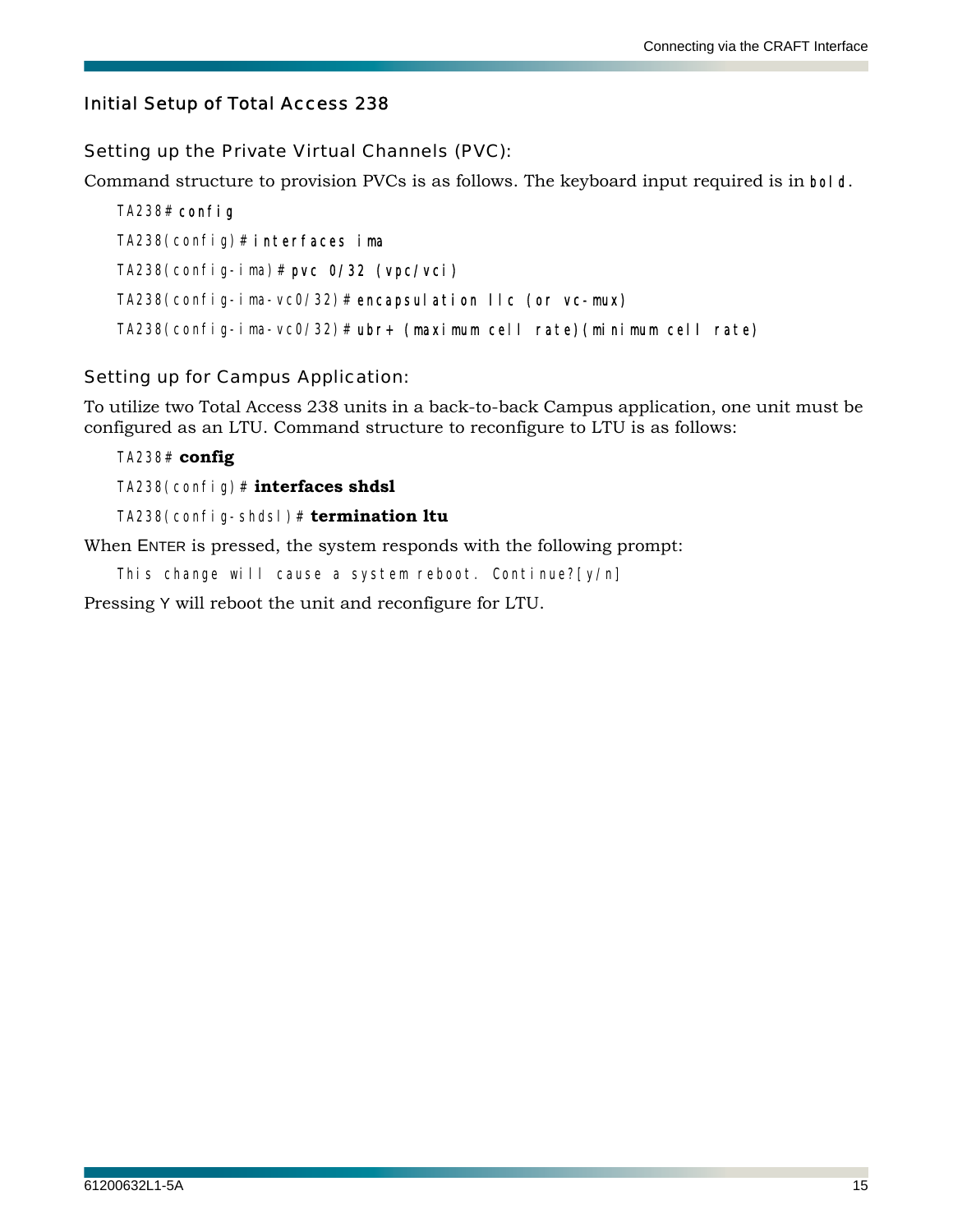### <span id="page-23-0"></span>MAINTENANCE

The Total Access 238 8-Port SHDSL Ethernet Bridge–DC does not require routine maintenance for normal operation.

If power is lost, check the fuse on the rear panel. Refer to ["Replacing the Fuse" on page 16](#page-23-1).

ADTRAN does not recommend that repairs be attempted in the field. Repair services may be obtained by returning the defective unit to ADTRAN. Refer to ["Appendix A,](#page-26-7) [Warranty"](#page-26-8) for further information.

### <span id="page-23-1"></span>Replacing the Fuse

Complete the following steps in order to replace the fuse:

<span id="page-23-3"></span>

| <b>Action</b>                                                                                                                                                                      |
|------------------------------------------------------------------------------------------------------------------------------------------------------------------------------------|
| Disconnect the DC power source.                                                                                                                                                    |
| Insert a flat blade screwdriver into the fuse cover, turn the cover 1/3 turn counter clock-<br>wise, and remove fuse holder.                                                       |
| Remove blown fuse.                                                                                                                                                                 |
| Insert new fuse into the fuse holder and insert fuse holder back into unit.<br>IMPORTANT! Replace the fuse only with the exact type and rating as removed from the fuse<br>holder. |
| Insert a flat blade screwdriver into the fuse cover and apply moderate pressure while<br>turning the cover $1/3$ turn clockwise to lock in place.                                  |
|                                                                                                                                                                                    |

### <span id="page-23-2"></span>SPECIFICATIONS

Specifications for the Total Access 238 are detailed in **[Table 11](#page-24-0)**.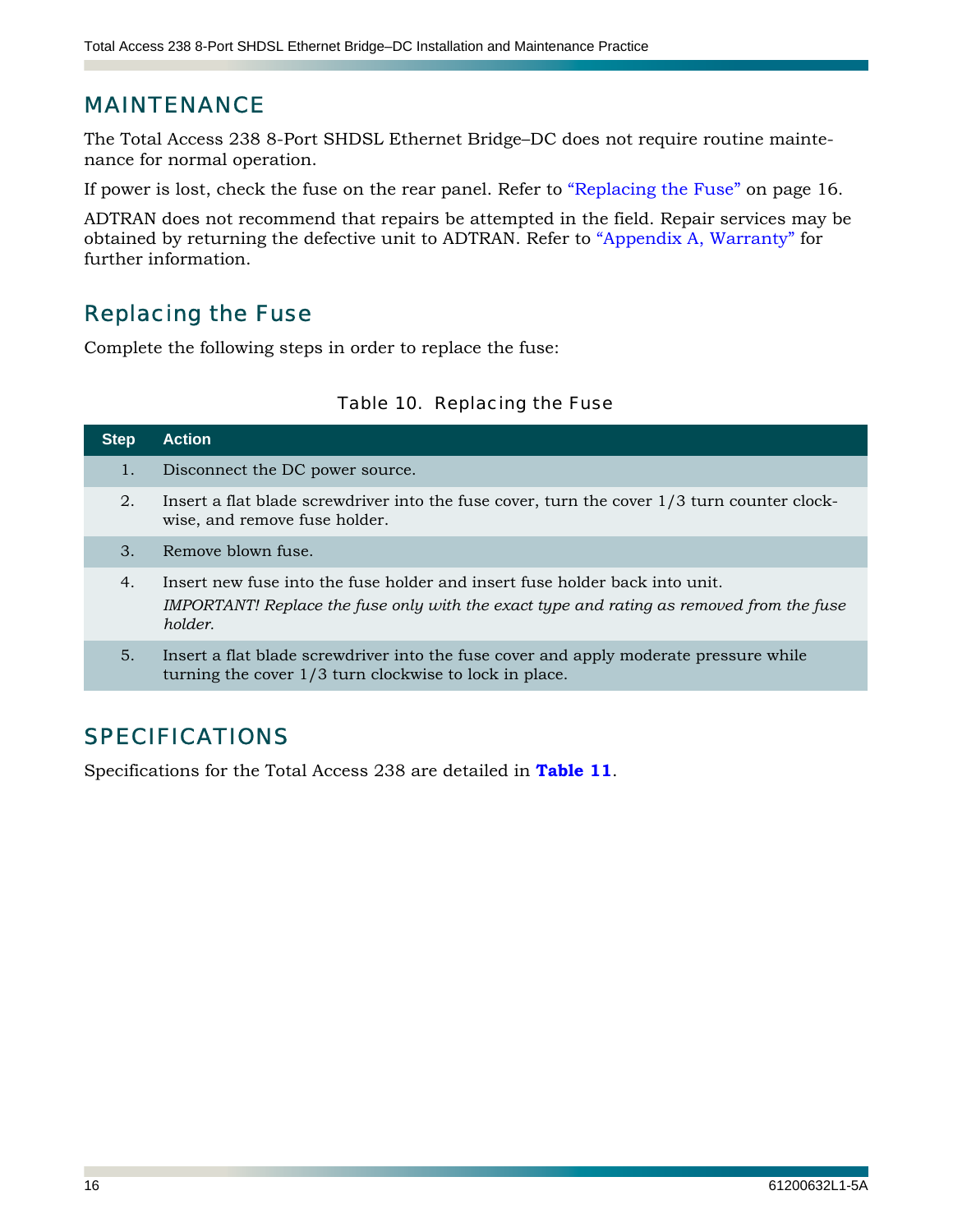<span id="page-24-0"></span>

| <b>Specification</b>                                                                                                         | <b>Description</b>                                                                              |  |  |  |
|------------------------------------------------------------------------------------------------------------------------------|-------------------------------------------------------------------------------------------------|--|--|--|
| <b>Interfaces</b>                                                                                                            |                                                                                                 |  |  |  |
| Network:                                                                                                                     | $10/100$ Base-T<br>Octal SHDSL (50-pin amphenol)                                                |  |  |  |
| Management:                                                                                                                  | EOC<br><b>CRAFT</b> interface (using CLI)                                                       |  |  |  |
| Ethernet:                                                                                                                    | Full/half duplex<br>10/100 Mbps (10/100Base-T only)<br>1550 bytes frame size                    |  |  |  |
| DSL:                                                                                                                         | ANSI T1.417-2001 spectrum compliant<br>Sealing current termination<br>SHDSL rates to 5.676 Mbps |  |  |  |
| ATM:                                                                                                                         | UBR+QoS<br>3 PVCs                                                                               |  |  |  |
| Data Protocols:                                                                                                              | LLC and VC mux Ethernet encapsulation<br>RFC 2684 bridging over ATM<br>Inverse Multiplexing ATM |  |  |  |
| Power                                                                                                                        |                                                                                                 |  |  |  |
| Voltage Requirement:<br>Heat dissipation:                                                                                    | $-42$ to $-54$ VDC $(-48$ VDC nominal)<br>10 watts                                              |  |  |  |
| Fusing:                                                                                                                      | 3A, 250V, SLO-BLO, 3AG (user accessible)                                                        |  |  |  |
|                                                                                                                              | Environmental                                                                                   |  |  |  |
| Operating Temperature:                                                                                                       | $0^{\circ}$ C to +50 $^{\circ}$ C                                                               |  |  |  |
| Storage Temperature:                                                                                                         | $-20^{\circ}$ C to +85 $^{\circ}$ C                                                             |  |  |  |
| Relative Humidity: $95\%$ maximum @ 50°C, noncondensing<br>Compliance                                                        |                                                                                                 |  |  |  |
|                                                                                                                              |                                                                                                 |  |  |  |
| EN 300 386-2<br>EN 55022 Class A<br>IEC 60950/EN 60950/AS NZS60950<br><b>IEC 1000</b><br>S016<br>S043.2<br>ITU K.21 Enhanced |                                                                                                 |  |  |  |
| Physical                                                                                                                     |                                                                                                 |  |  |  |
| Dimensions:<br>Weight:                                                                                                       | Height: 1.72 inches<br>Width: 17.22 inches<br>Depth: 9.75 inches<br>< 1 pound                   |  |  |  |
| <b>Part Number</b>                                                                                                           |                                                                                                 |  |  |  |
| Total Access 238 8-Port SHDSL Ethernet Bridge-<br>DC:                                                                        | 1200632L1                                                                                       |  |  |  |

### Table 11. Total Access 238 Specifications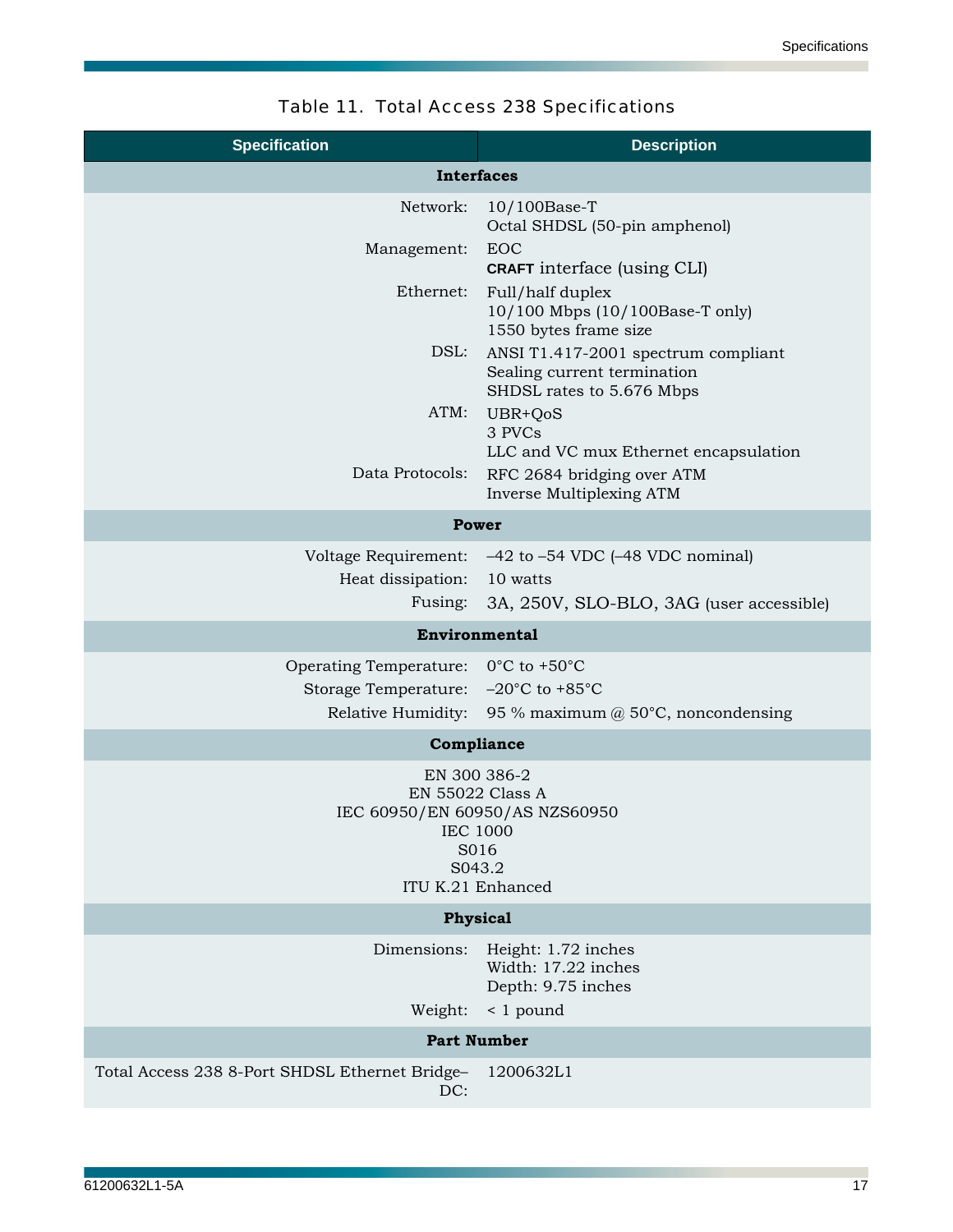This page is intentionally blank.

г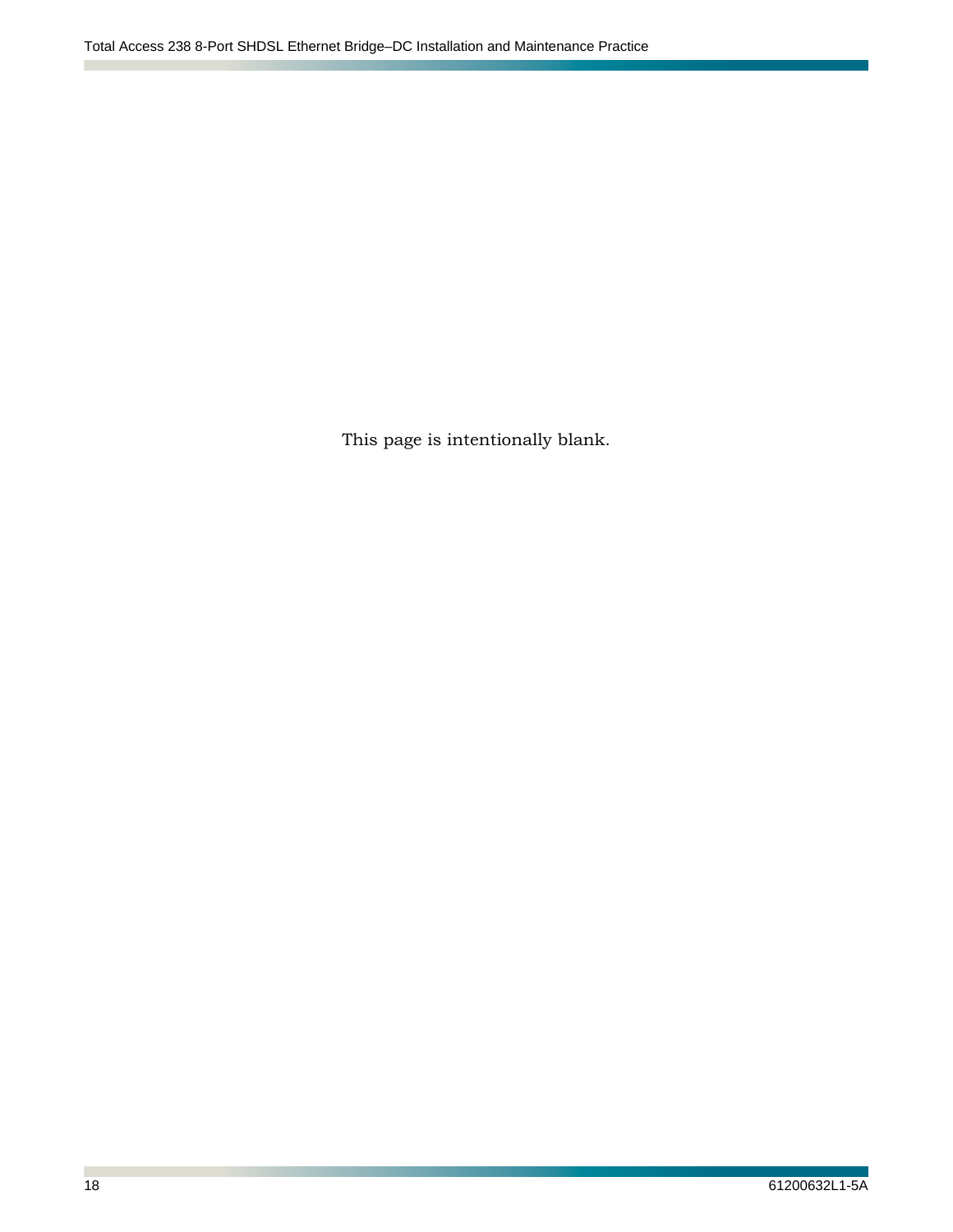# <span id="page-26-8"></span><span id="page-26-7"></span>Appendix A **Warranty**

### <span id="page-26-2"></span><span id="page-26-1"></span><span id="page-26-0"></span>WARRANTY AND CUSTOMER SERVICE

ADTRAN will replace or repair this product within the warranty period if it does not meet its published specifications or fails while in service. Warranty information can be found at [www.adtran.com/warranty.](http://www.adtran.com/warranty)

Refer to the following subsections for sales, support, Customer and Product Service (CAPS) requests, or further information.

### <span id="page-26-3"></span>ADTRAN Sales

Pricing/Availability: 800-827-0807

### <span id="page-26-4"></span>ADTRAN Technical Support

Pre-Sales Applications/Post-Sales Technical Assistance: 800-726-8663 Standard hours: Monday - Friday, 7 a.m. - 7 p.m. CST Emergency hours: 7 days/week, 24 hours/day

### <span id="page-26-5"></span>ADTRAN Repair/CAPS

Return for Repair/Upgrade: (256) 963-8722

### <span id="page-26-6"></span>Repair and Return Address

Contact CAPS prior to returning equipment to ADTRAN.

ADTRAN, Inc. CAPS Department 901 Explorer Boulevard Huntsville, Alabama 35806-2807